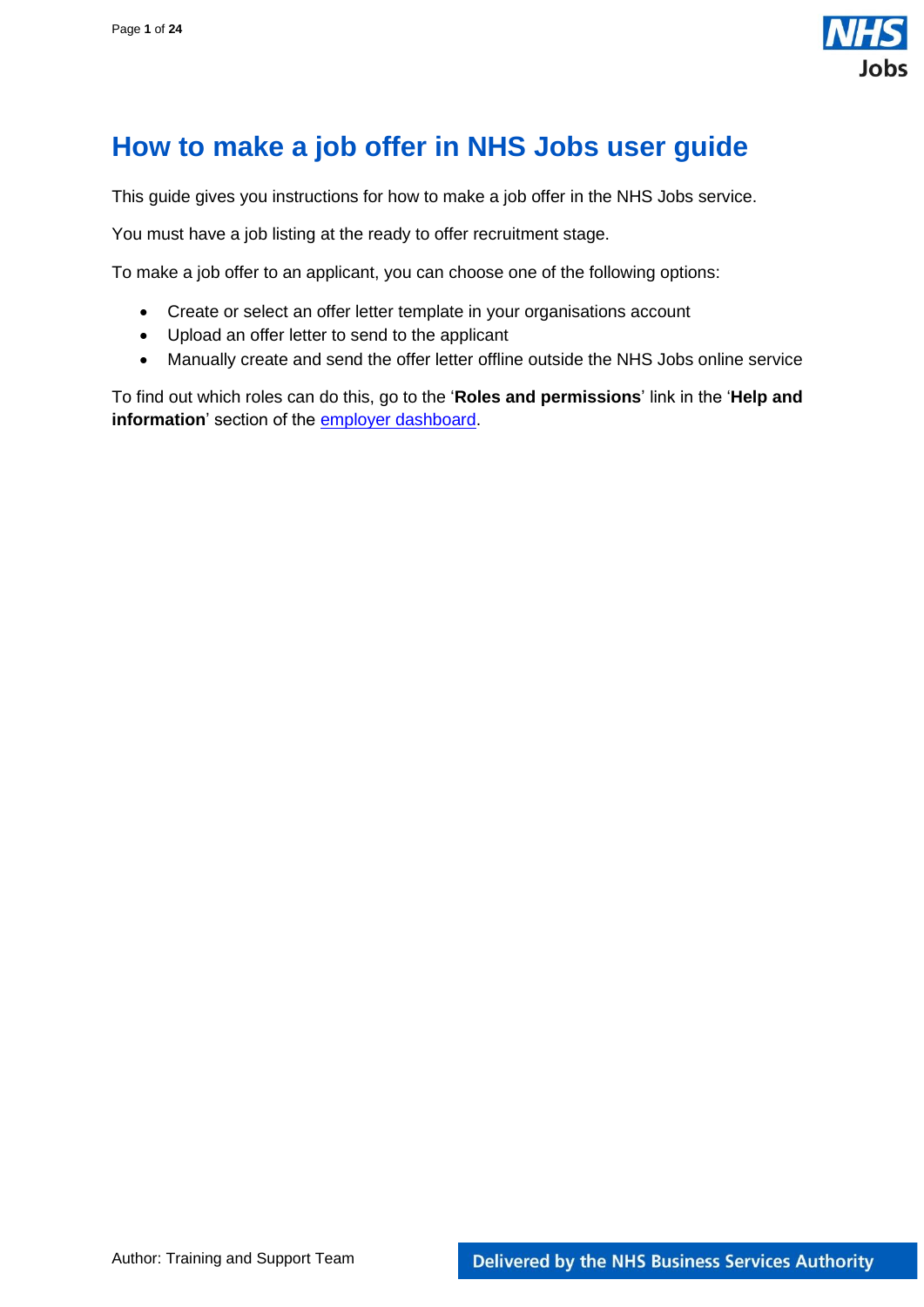# **Contents**

| Do you want to provide an email address for unsuccessful applicants to get feedback? 21 |
|-----------------------------------------------------------------------------------------|
|                                                                                         |
|                                                                                         |
|                                                                                         |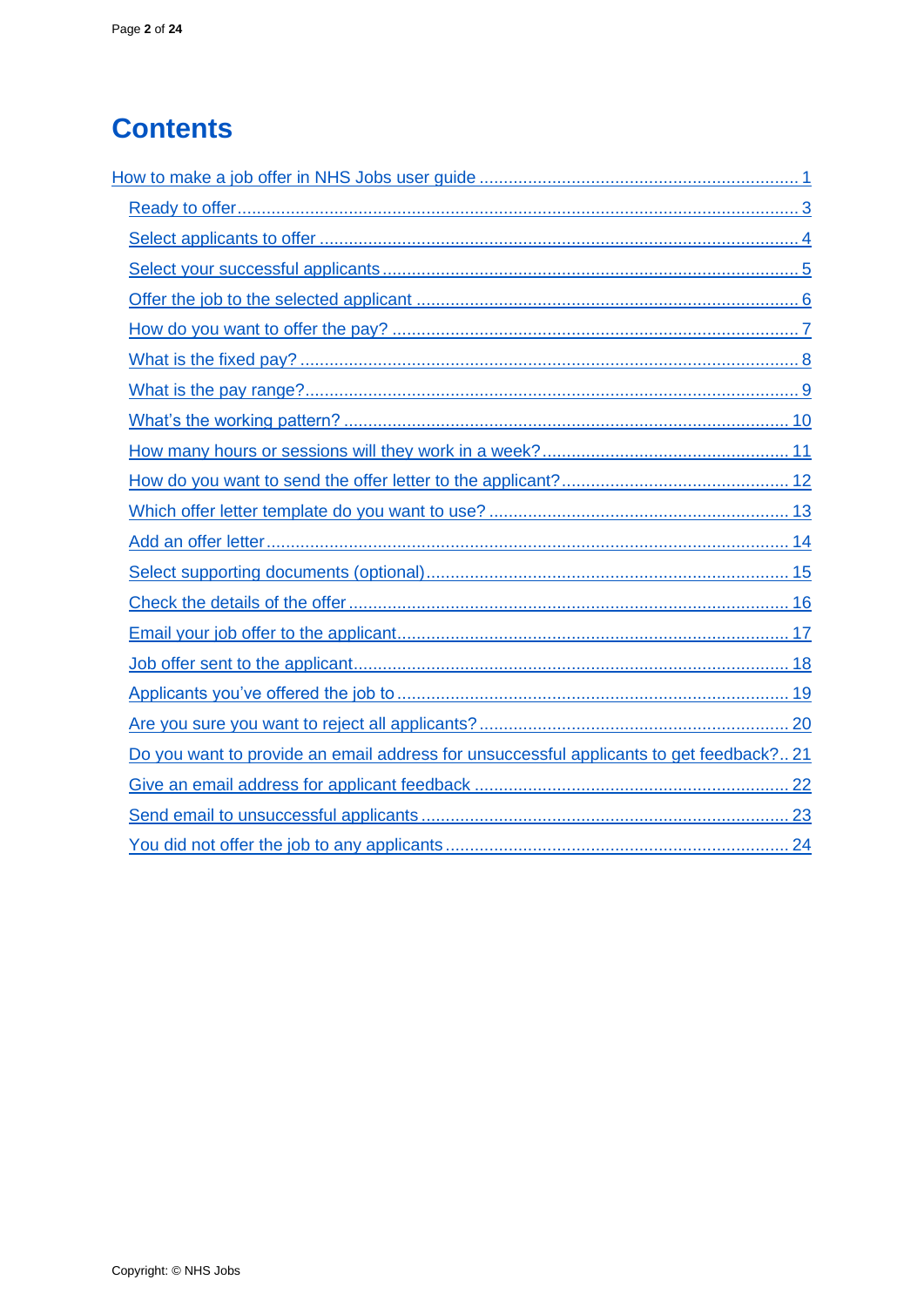# <span id="page-2-0"></span>**Ready to offer**

This page gives you instructions for how to make a job offer.

**Important:** You must have a job listing at the ready to offer recruitment stage. In this example, there's 1 applicant.

To make a job offer, complete the following step:

**1.** Select the ['Ready to offer'](#page-3-0) link.

| Jobs                                         |                                                                 | You're viewing NHS Training and Support<br>Change<br>Signed in as Liam M1 Sign Out |  |
|----------------------------------------------|-----------------------------------------------------------------|------------------------------------------------------------------------------------|--|
|                                              |                                                                 | Show tasks for all accounts                                                        |  |
|                                              | <b>BETA</b> Your feedback will help us to improve this service. |                                                                                    |  |
| NHS Training and Support<br><b>Dashboard</b> |                                                                 | What you can do                                                                    |  |
| Tasks by stage                               | <b>Listings by user</b>                                         | <b>Create a job listing</b><br>Search for a listing                                |  |
| Showing tasks for<br>All users               | $\check{~}$                                                     | Search for an applicant                                                            |  |
| <b>Draft</b>                                 | 1                                                               | <b>Manage the account</b><br>Manage users                                          |  |
| <b>Published</b>                             | $\mathbf{0}$                                                    | At risk applicants<br><b>Accredited logos</b>                                      |  |
| <b>Shortlisting</b>                          | $\mathbf 0$                                                     | <b>Key performance indicators</b><br>(KPIs)<br><b>Approval settings</b>            |  |
| <b>Interviews</b>                            | 4 - on track 2, overdue 2                                       | Departments<br><b>Welsh listings</b>                                               |  |
| <b>Ready to offer</b>                        | 7                                                               | <b>Documents and</b><br>templates                                                  |  |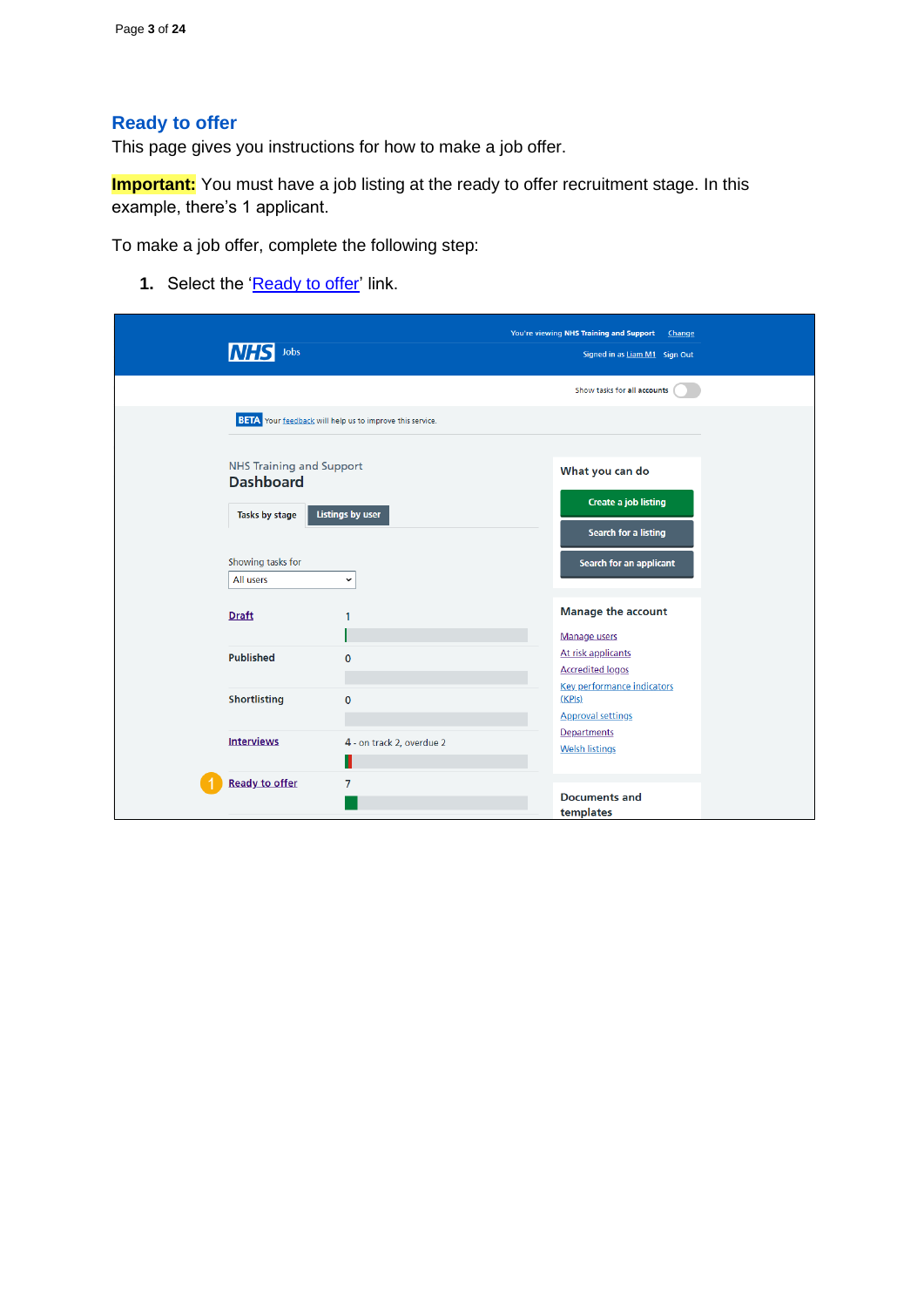# <span id="page-3-0"></span>**Select applicants to offer**

This page gives you instructions for how to select the applicants to make a job offer.

Find the job title and complete the following steps:

- **1.** Select the 'Job title' link to view the details (optional).
- 2. Select the ['Select applicants to offer'](#page-4-0) link.

| Jobs                                                            |                                |                      | You're viewing NHS Training and Support<br>Change<br>Signed in as Liam M1 Sign Out |
|-----------------------------------------------------------------|--------------------------------|----------------------|------------------------------------------------------------------------------------|
|                                                                 |                                |                      |                                                                                    |
|                                                                 |                                |                      | Show tasks for all accounts                                                        |
| <b>BETA</b> Your feedback will help us to improve this service. |                                |                      |                                                                                    |
| < Go back                                                       |                                |                      |                                                                                    |
| <b>NHS Training and Support</b><br><b>Ready to offer</b>        |                                |                      |                                                                                    |
| Showing tasks for<br>All users<br>$\checkmark$                  |                                |                      |                                                                                    |
|                                                                 |                                |                      |                                                                                    |
| Showing tasks<br>All<br>$\check{}$                              |                                |                      |                                                                                    |
| <b>Ready to offer</b>                                           |                                |                      |                                                                                    |
| Job title                                                       | <b>Deadline</b>                | <b>Task</b>          | What needs doing next                                                              |
| <b>Learning Consultant</b><br>T0111-22-1458                     | 22 Jun 2022<br><b>ON TRACK</b> | Offers in progress   | Offer to another applicant                                                         |
| <b>Learning Consultant</b><br>T0111-22-0002                     | 23 Jun 2022<br><b>ON TRACK</b> | Offers in progress   | Offer to another applicant                                                         |
| <b>Training and Support Officer</b><br>T0111-21-7774            | 26 Jul 2022<br><b>ON TRACK</b> | Offers in progress   | Offer to another applicant                                                         |
| <b>HR Administrator</b><br>T0111-22-9323                        | 01 Aug 2022<br>ON TRACK        | Offers in progress   | Offer to another applicant                                                         |
| <b>HR Administrator</b><br>T0111-22-2797                        | 05 Aug 2022<br><b>ON TRACK</b> | Offers in progress   | Offer to another applicant                                                         |
| <b>Training administrator</b><br>T0111-22-1487                  | 10 Aug 2022<br><b>ON TRACK</b> | Offers in progress   | Offer to another applicant                                                         |
| <b>Training administrator</b><br>T0111-22-3348                  | 11 Aug 2022<br><b>ON TRACK</b> | Ready to start offer | Select applicants to offer                                                         |
|                                                                 |                                |                      |                                                                                    |
|                                                                 |                                |                      |                                                                                    |
| Privacy policy<br><b>Terms and conditions</b>                   | <b>Accessibility Statement</b> | Cookies              | How to create and publish jobs                                                     |
|                                                                 |                                |                      | © Crown copyright                                                                  |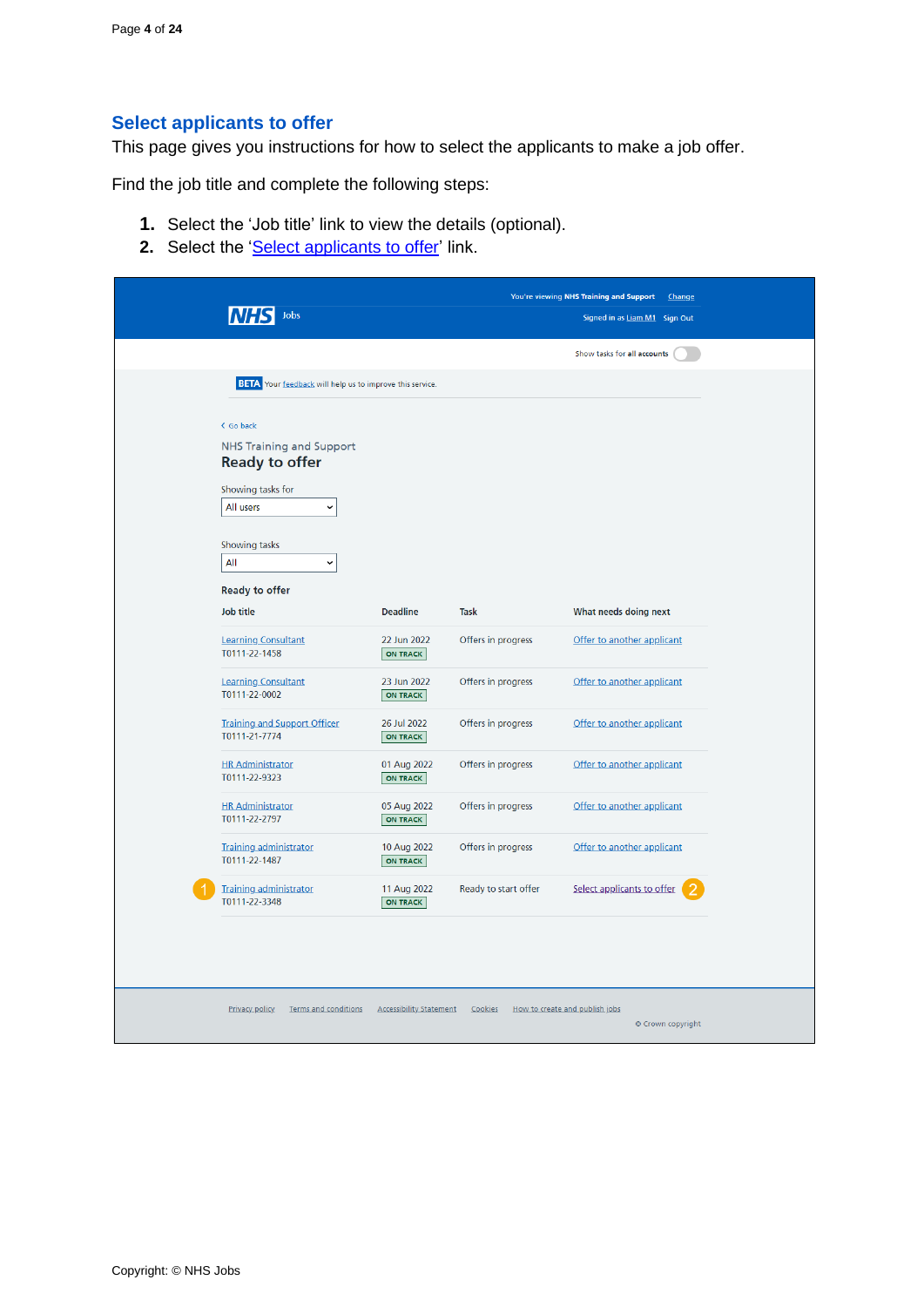# <span id="page-4-0"></span>**Select your successful applicants**

This page gives you instructions for how to select your successful applicants.

**Important:** In this example, there's 1 applicant.

To select your successful applicants, complete the following steps:

- **1.** Select the 'Download individual applications' link (optional).
- **2.** Select the 'Download all applications' link (optional).
- **3.** Select an applicant.
- **4.** Select the 'View application' link (optional).
- **5.** Select the 'View feedback' link (optional).
- **6.** Select the ['Continue to offer'](#page-5-0) button.
	- or
- **7.** Select the ['Choose not to offer this job](#page-19-0) to any applicants' link.

|                          | Jobs                                                                                                                                                                                                                                                                                                                                                                    |                                | You're viewing NHS Training and Support<br>Signed in as Liam M1 Sign Out                                                                | Change            |
|--------------------------|-------------------------------------------------------------------------------------------------------------------------------------------------------------------------------------------------------------------------------------------------------------------------------------------------------------------------------------------------------------------------|--------------------------------|-----------------------------------------------------------------------------------------------------------------------------------------|-------------------|
|                          | <b>BETA</b> Your feedback will help us to improve this service.                                                                                                                                                                                                                                                                                                         |                                |                                                                                                                                         |                   |
| < Go back                | Training administrator job<br>Select your successful<br>applicants                                                                                                                                                                                                                                                                                                      |                                |                                                                                                                                         |                   |
| if you want.             | The interview lead has added their feedback for all the applicants. You<br>now need to select all applicants that you want to offer the job to.<br>On the next page, you'll start the individual offers.<br>You'll be able to find applicants you do not select now in the applicant<br>details section of the job listing. You can offer them the job at a later stage |                                | <b>Actions</b><br>• Download Individual Training<br>administrator applications<br>• Download all Training<br>administrator applications |                   |
| <b>Select</b>            | <b>Applicant</b>                                                                                                                                                                                                                                                                                                                                                        | <b>Immigration status</b>      | What you can do                                                                                                                         |                   |
|                          | AR-220317-00003<br>Liam MA<br>@gmail.com<br><b>View application</b>                                                                                                                                                                                                                                                                                                     | British, Irish or dual citizen | <b>View feedback</b>                                                                                                                    |                   |
| <b>Continue to offer</b> | You can choose not to offer this job to any applicants. If so, you should contact applicants directly to let them<br>know they've been unsuccessful.                                                                                                                                                                                                                    |                                |                                                                                                                                         |                   |
| <b>Privacy policy</b>    | <b>Terms and conditions</b><br><b>Accessibility Statement</b>                                                                                                                                                                                                                                                                                                           | Cookies                        | How to create and publish jobs                                                                                                          | © Crown copyright |

**Tip:** You can offer the job to more than one applicant, if applicable.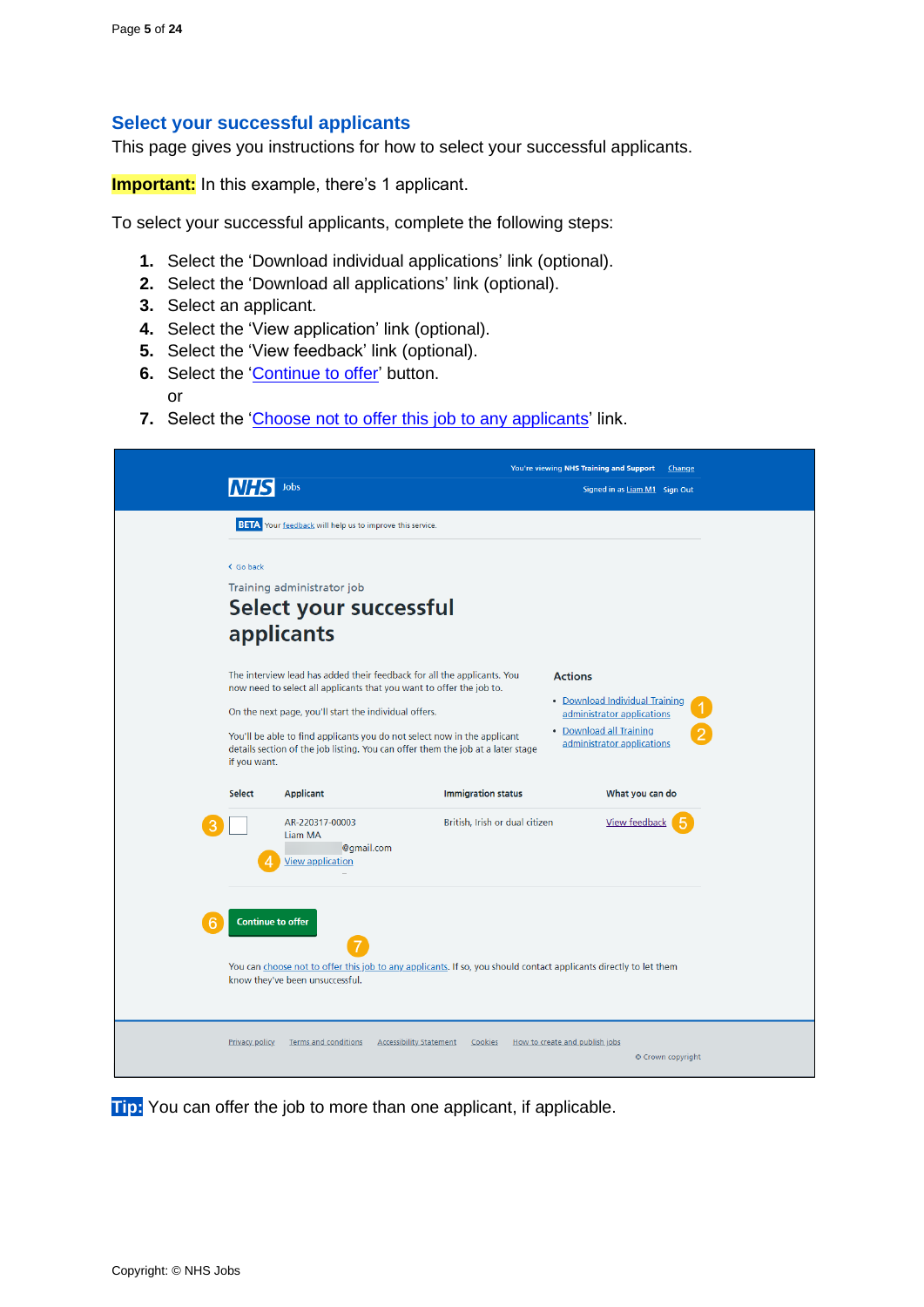# <span id="page-5-0"></span>**Offer the job to the selected applicant**

This page gives you instructions for how to offer the job to the selected applicant.

**Important:** You'll only see this page if you're offering the job to a selected applicant. In this example, there's 1 applicant to offer the job to.

To offer the job to the selected applicant, complete the following steps:

- **1.** Select the 'View notes' link (optional).
- **2.** Select an applicant.
- **3.** Select the ['Offer the job to selected applicant'](#page-6-0) button.

|                       |                                                                                                       |                 | You're viewing NHS Training and Support<br>Change     |  |
|-----------------------|-------------------------------------------------------------------------------------------------------|-----------------|-------------------------------------------------------|--|
|                       | Jobs                                                                                                  |                 | Signed in as Liam M1 Sign Out                         |  |
|                       | <b>BETA</b> Your feedback will help us to improve this service.                                       |                 |                                                       |  |
| < Go back             | Training administrator job<br>Offer the job                                                           |                 |                                                       |  |
|                       | If you want to make the same offer to multiple applicants you'll have to<br>offer them one at a time. |                 | <b>Actions</b><br>• Download Individual Training      |  |
| Select                | <b>Applicant</b>                                                                                      | What you can do | administrator applications<br>• Download all Training |  |
|                       | AR-220317-00003<br>Liam MA<br>@gmail.com<br><b>View application</b>                                   | View notes      | administrator applications                            |  |
|                       | Offer the job to selected applicant                                                                   |                 |                                                       |  |
| <b>Privacy policy</b> | <b>Accessibility Statement</b><br><b>Terms and conditions</b>                                         | Cookies         | How to create and publish jobs<br>© Crown copyright   |  |

**Tip:** If you want to make the same offer to multiple applicants, you'll have to offer them one at a time.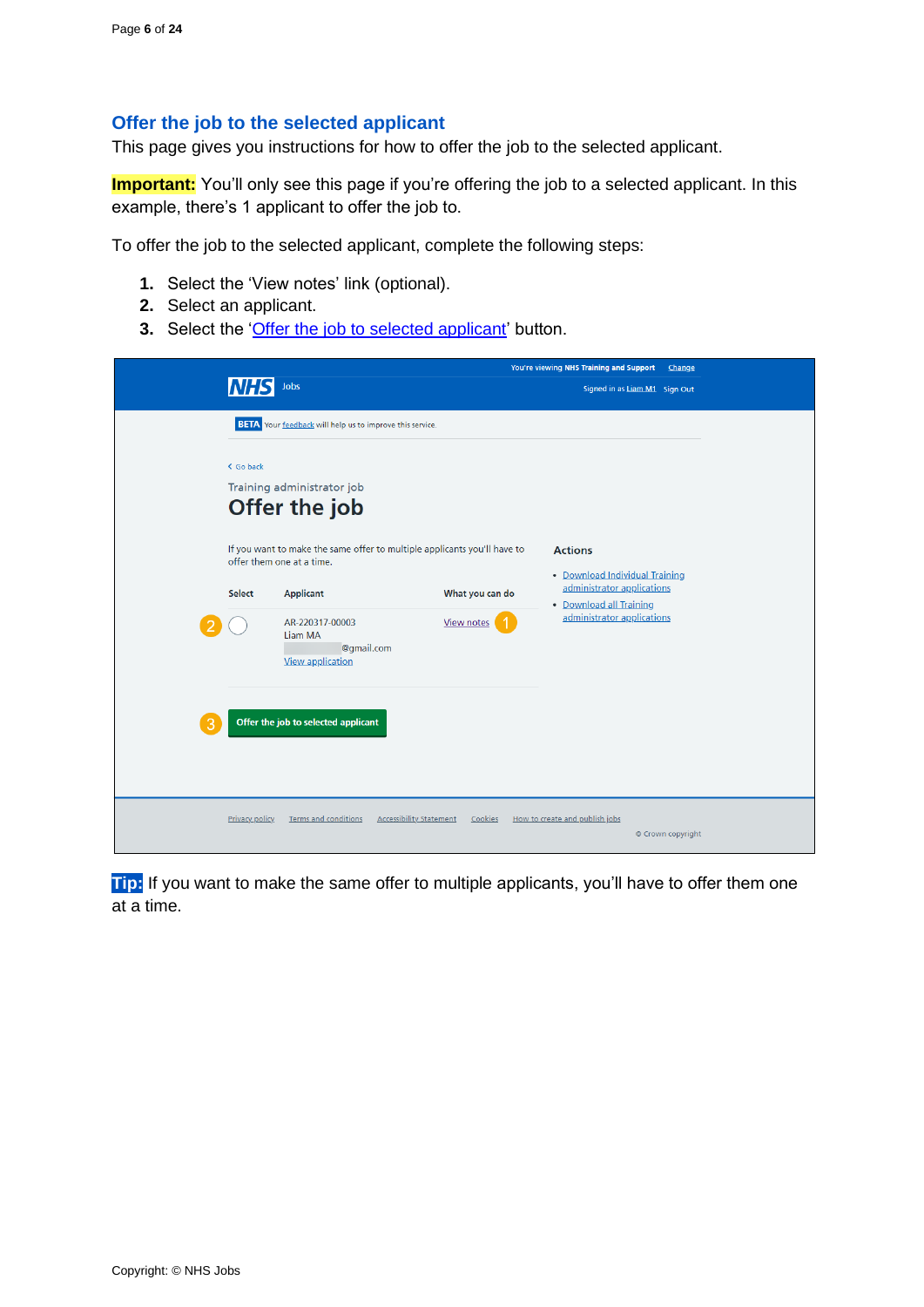# <span id="page-6-0"></span>**How do you want to offer the pay?**

This page gives you instructions for how to confirm the pay type.

To add the pay type, complete the following steps:

- **1.** Select an answer:
	- ['Fixed pay'](#page-7-0)
	- **'**[Pay range'](#page-8-0)
- **2.** Select the 'Continue' button.

| <b>NHS</b><br>Jobs                                                                                | You're viewing NHS Training and Support<br>Change<br>Signed in as Liam M1 Sign Out |
|---------------------------------------------------------------------------------------------------|------------------------------------------------------------------------------------|
| <b>BETA</b> Your feedback will help us to improve this service.                                   |                                                                                    |
| < Go back                                                                                         |                                                                                    |
| Offer the job<br>How do you want to offer the pay?                                                |                                                                                    |
| Fixed pay<br>-1<br>Pay range                                                                      |                                                                                    |
| <b>Continue</b><br>ာ                                                                              |                                                                                    |
| <b>Terms and conditions</b><br><b>Privacy policy</b><br><b>Accessibility Statement</b><br>Cookies | How to create and publish jobs<br>© Crown copyright                                |

**Tip:** For example, a fixed pay is £25,000 and a pay range is £20,000 to £30,000.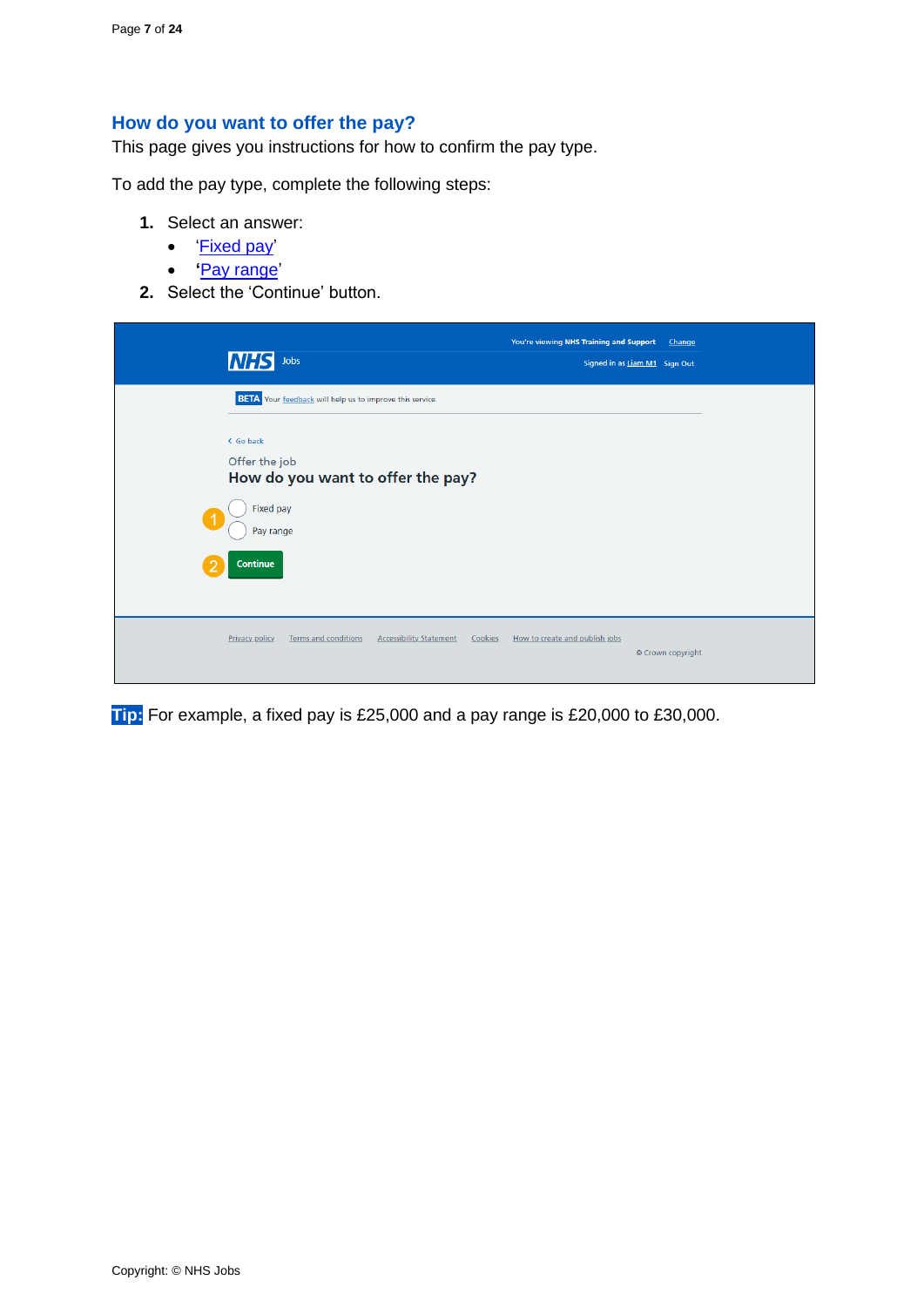## <span id="page-7-0"></span>**What is the fixed pay?**

This page gives you instructions for how to confirm the fixed pay.

**Important:** You'll only see this page if you've selected a fixed pay. The advertised pay is shown. You must now enter the actual pay that's on offer for this job.

To add the fixed pay, complete the following steps:

- **1.** In the **Pay amount** box, enter the details.
- **2.** From the **Timeframe** drop-down menu, select an option.
- **3.** In the **More details about the pay** box, enter the details (optional).
- 4. Select the ['Save and continue'](#page-9-0) button.

|                       |                                                                                                                              | You're viewing NHS Training and Support             | Change |
|-----------------------|------------------------------------------------------------------------------------------------------------------------------|-----------------------------------------------------|--------|
|                       | Jobs                                                                                                                         | Signed in as Liam M1 Sign Out                       |        |
|                       | <b>BETA</b> Your feedback will help us to improve this service.                                                              |                                                     |        |
| < Go back             |                                                                                                                              |                                                     |        |
| Offer the job         |                                                                                                                              |                                                     |        |
|                       | What is the pay?                                                                                                             |                                                     |        |
|                       | <b>Training administrator</b><br>NHS Training and Support, Goldcrest Way, Newcastle Upon Tyne                                |                                                     |        |
|                       | This was advertised as between £20330 and £21777, a year. You must now<br>enter the actual pay that's on offer for this job. |                                                     |        |
|                       | For example, £27500                                                                                                          |                                                     |        |
| Pay amount<br>£       | Timeframe<br>a year                                                                                                          |                                                     |        |
| <b>London HCAS</b>    | More details about the pay (optional)<br>For example, includes high cost area supplements (HCAS) or plus inner               |                                                     |        |
|                       |                                                                                                                              |                                                     |        |
|                       | <b>Save and continue</b>                                                                                                     |                                                     |        |
| <b>Privacy policy</b> | <b>Accessibility Statement</b><br>Terms and conditions<br>Cookies                                                            | How to create and publish jobs<br>© Crown copyright |        |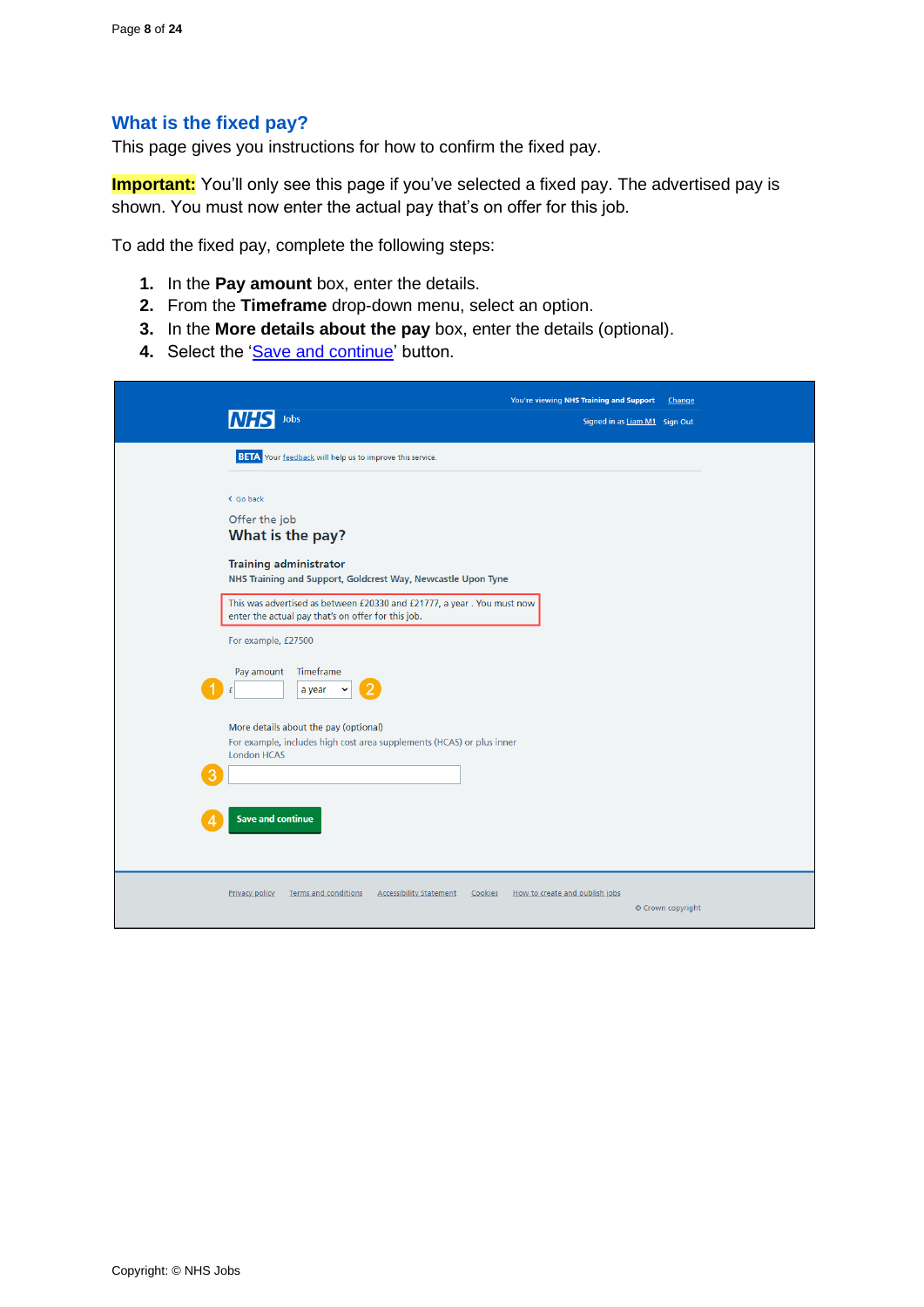#### <span id="page-8-0"></span>**What is the pay range?**

This page gives you instructions for how to confirm the pay range.

**Important:** You'll only see this page if you've selected a pay range. The advertised pay is shown. You must now enter the actual pay that's on offer for this job.

To add the pay range, complete the following steps:

- **1.** In the **From pay** box, enter the details.
- **2.** In the **To pay** box, enter the details.
- **3.** From the **Timeframe** drop-down menu, select an option.
- **4.** In the **More details about the pay** box, enter the details (optional).
- **5.** Select the ['Save and continue'](#page-9-0) button.

| Jobs                                                                                                                                      | You're viewing NHS Training and Support<br>Change<br>Signed in as Liam M1 Sign Out |
|-------------------------------------------------------------------------------------------------------------------------------------------|------------------------------------------------------------------------------------|
| <b>BETA</b> Your feedback will help us to improve this service.                                                                           |                                                                                    |
| < Go back<br>Offer the job<br>What is the pay?                                                                                            |                                                                                    |
| <b>Training administrator</b><br>NHS Training and Support, Goldcrest Way, Newcastle Upon Tyne                                             |                                                                                    |
| This was advertised as between £20330 and £21777, a year. You must now<br>enter the actual pay that's on offer for this job.              |                                                                                    |
| For example, from £15000 to £25000                                                                                                        |                                                                                    |
| From<br>£                                                                                                                                 |                                                                                    |
| To<br>£                                                                                                                                   |                                                                                    |
| Timeframe<br>a year<br>$\check{ }$                                                                                                        |                                                                                    |
| More details about the pay (optional)<br>For example, includes high cost area supplements (HCAS) or plus inner<br><b>London HCAS</b><br>Λ |                                                                                    |
| <b>Save and continue</b>                                                                                                                  |                                                                                    |
| <b>Privacy policy</b><br><b>Terms and conditions</b><br><b>Accessibility Statement</b><br>Cookies                                         | How to create and publish jobs<br>© Crown copyright                                |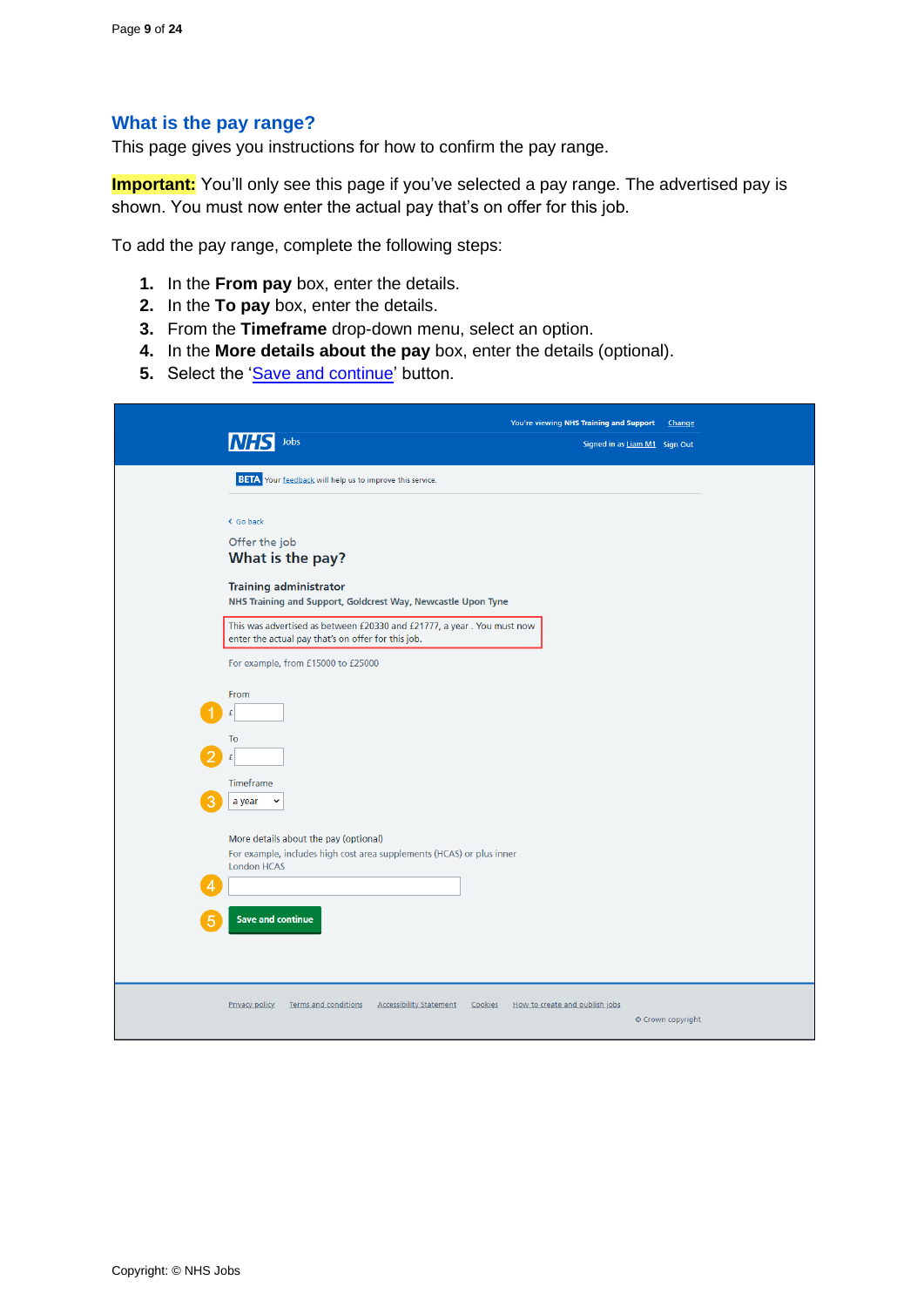# <span id="page-9-0"></span>**What's the working pattern?**

This page gives you instructions for how to confirm the working pattern.

To add the working pattern, complete the following steps:

- **1.** Select an answer.
- **2.** Select the ['Continue'](#page-10-0) button.

| <b>NHS</b><br>Jobs                                                                                                                                       | You're viewing NHS Training and Support<br>Signed in as Liam M1 Sign Out | Change            |
|----------------------------------------------------------------------------------------------------------------------------------------------------------|--------------------------------------------------------------------------|-------------------|
| <b>BETA</b> Your feedback will help us to improve this service.                                                                                          |                                                                          |                   |
| < Go back<br>Offer the job<br>What is the working pattern?<br>Working pattern<br>Full-time                                                               |                                                                          |                   |
| Part-time<br>Job share<br>Flexible working<br>$\overline{1}$<br>Home or remote working<br>Compressed hours<br>Term time hours<br><b>Annualised hours</b> |                                                                          |                   |
| <b>Continue</b>                                                                                                                                          |                                                                          |                   |
| <b>Terms and conditions</b><br><b>Accessibility Statement</b><br><b>Privacy policy</b><br>Cookies                                                        | How to create and publish jobs                                           | © Crown copyright |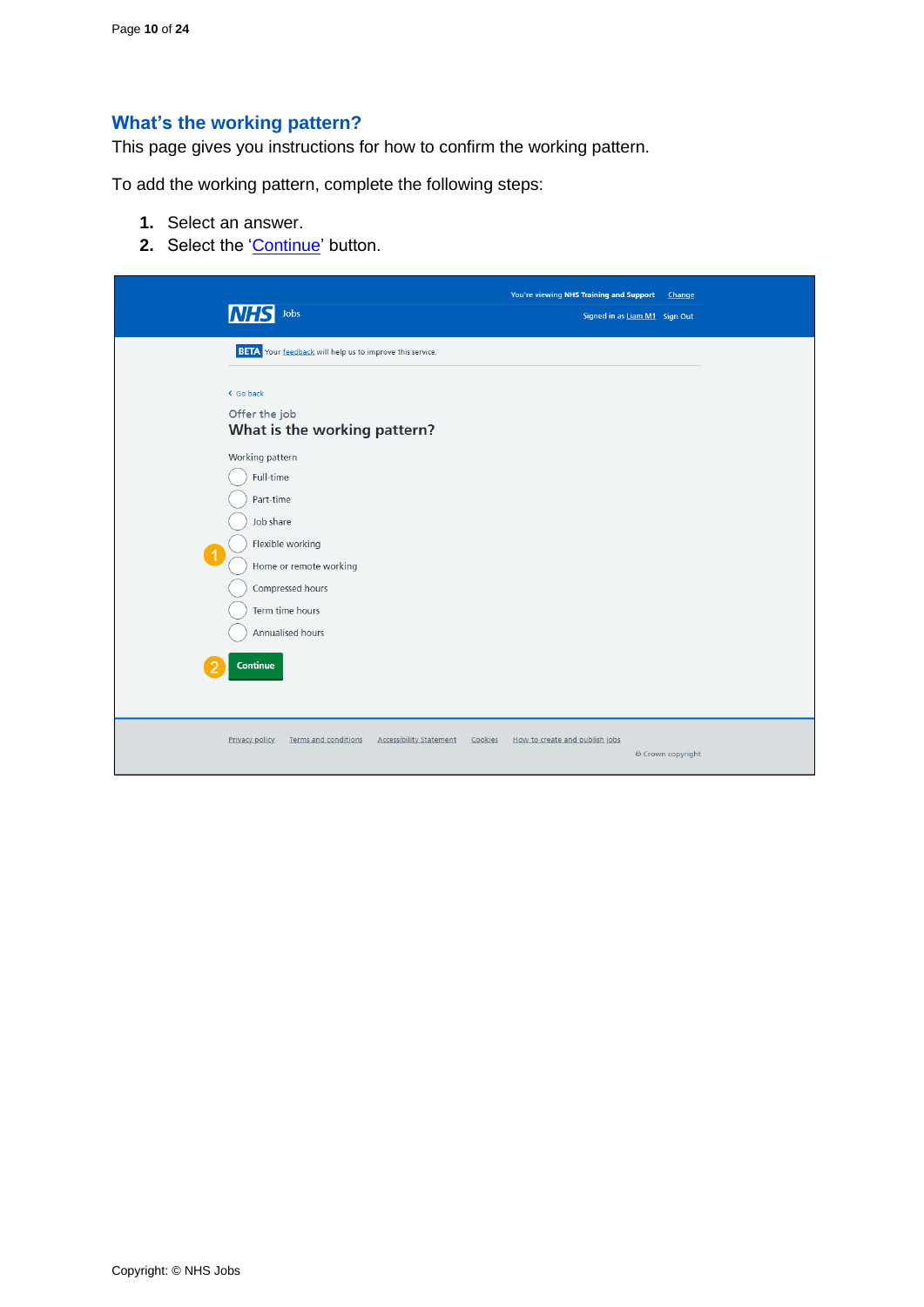## <span id="page-10-0"></span>**How many hours or sessions will they work in a week?**

This page gives you instructions for how to confirm how many hours or sessions they will work in a week.

To add how many hours or sessions they will work in a week, complete the following steps:

- **1.** In the **Number** box, enter the details.
- **2.** From the **Hours or sessions a week** drop-down menu, select an option.
- **3.** Select the ['Save and continue'](#page-11-0) button.

| <b>INHS</b><br>Jobs                                                                           | You're viewing NHS Training and Support                                     | Change<br>Signed in as Liam M1 Sign Out |
|-----------------------------------------------------------------------------------------------|-----------------------------------------------------------------------------|-----------------------------------------|
| <b>BETA</b> Your feedback will help us to improve this service.<br>< Go back<br>Offer the job |                                                                             |                                         |
| a week?<br>Hours or sessions a week<br><b>Number</b><br>hours a week $\  \cdot \ $            | How many hours or sessions will they work<br>Ø                              |                                         |
| <b>Save and continue</b><br>ß                                                                 |                                                                             |                                         |
| <b>Privacy policy</b><br>Terms and conditions                                                 | <b>Accessibility Statement</b><br>Cookies<br>How to create and publish jobs | © Crown copyright                       |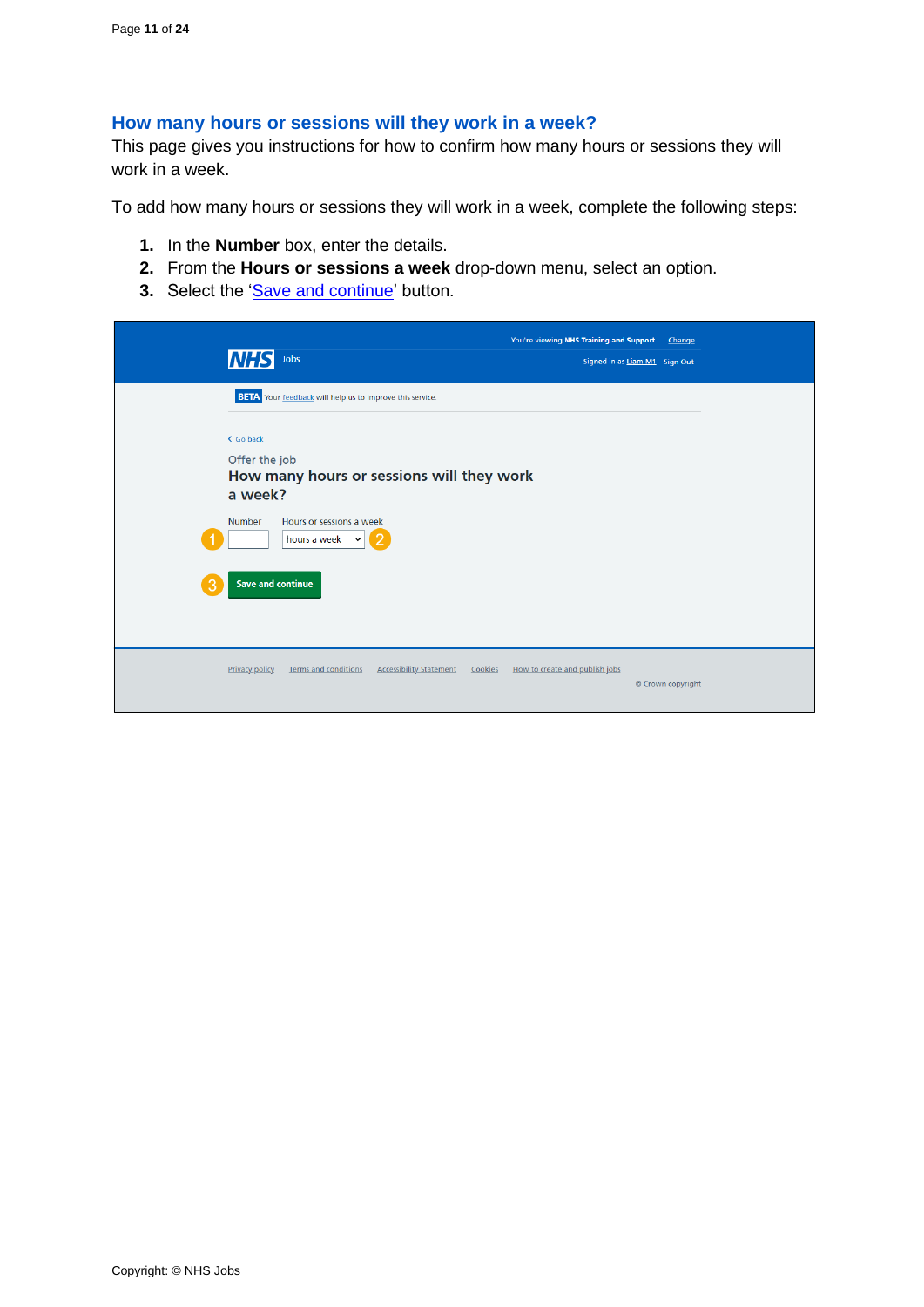# <span id="page-11-0"></span>**How do you want to send the offer letter to the applicant?**

This page gives you instructions for how to confirm how you want to send the offer letter to the applicant.

**Important:** The offer letter should include the terms and conditions of the offer including the salary and the reporting manager's name and title, as well as any benefits such as annual leave and pension that come with the job.

To confirm how you want to send the offer letter to the applicant, complete the following steps:

- **1.** Select an answer:
	- ['Use a template in the NHS Jobs online service '](#page-12-0)
	- ['Upload an offer letter to send to the applicant online'](#page-13-0)
	- ['Offline outside the NHS Jobs](#page-15-0) online service'
- **2.** Select the 'Save and continue' button.

| Jobs                                                                                                                                                                                                                                                                                                                                                                                                          | You're viewing NHS Training and Support<br>Change<br>Signed in as Liam M1 Sign Out |
|---------------------------------------------------------------------------------------------------------------------------------------------------------------------------------------------------------------------------------------------------------------------------------------------------------------------------------------------------------------------------------------------------------------|------------------------------------------------------------------------------------|
| <b>BETA</b> Your feedback will help us to improve this service.                                                                                                                                                                                                                                                                                                                                               |                                                                                    |
| < Go back<br>Offer the job<br>How do you want to send the offer letter to<br>the applicant?                                                                                                                                                                                                                                                                                                                   |                                                                                    |
| The letter should include the terms and conditions of the offer including<br>the salary and the reporting manager's name and title, as well as any<br>benefits such as annual leave and pension that come with the job.<br>Use a template in the NHS Jobs online service<br>Upload an offer letter to send to the applicant online<br>Offline outside the NHS Jobs online service<br><b>Save and continue</b> |                                                                                    |
| <b>Terms and conditions</b><br><b>Accessibility Statement</b><br><b>Privacy policy</b><br>Cookies                                                                                                                                                                                                                                                                                                             | How to create and publish jobs<br>© Crown copyright                                |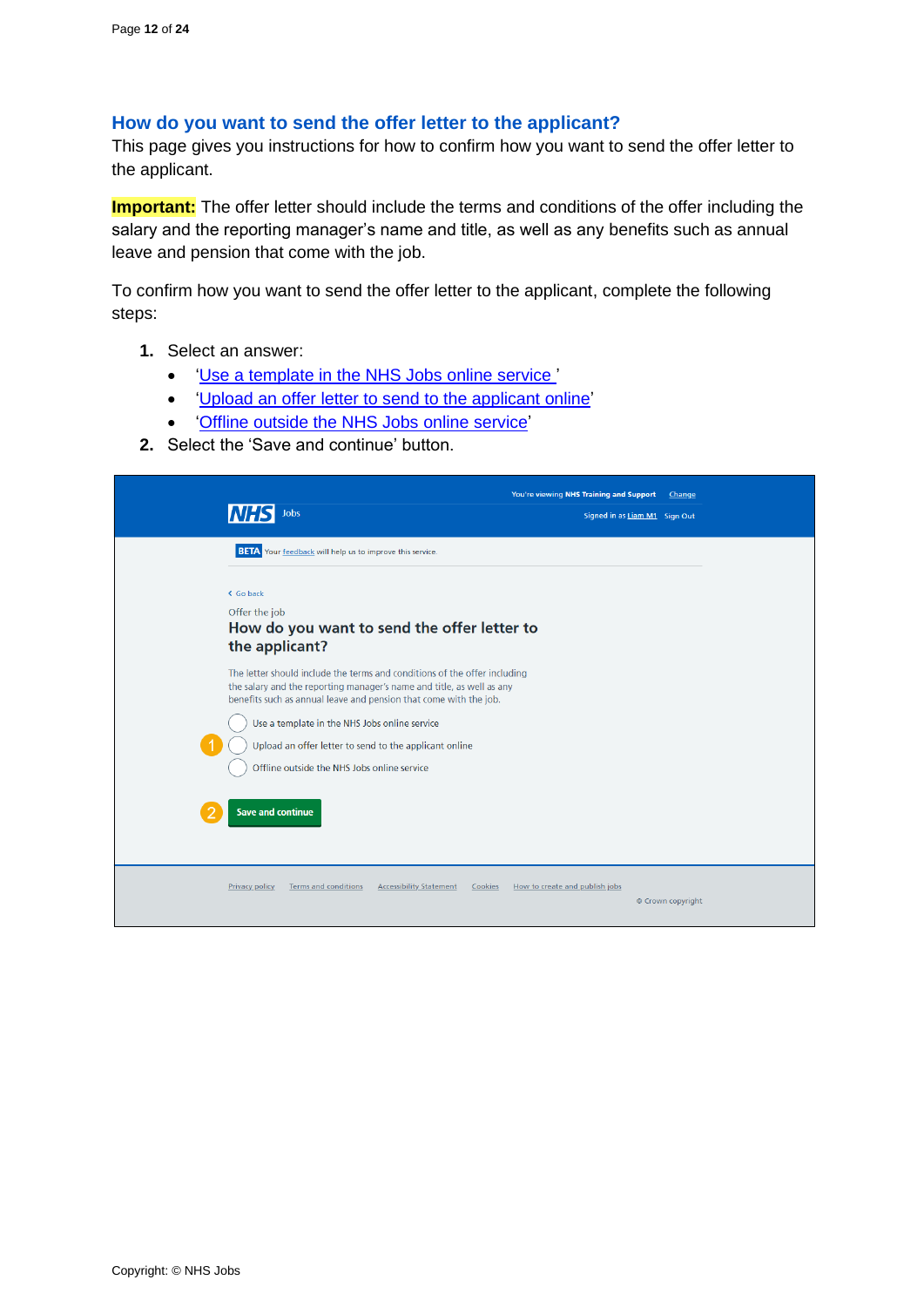## <span id="page-12-0"></span>**Which offer letter template do you want to use?**

This page gives you instructions for how to confirm the offer letter template you want to use.

**Important:** You'll only see this page if you're selecting an offer letter template in your organisations account. If the template you need is not displayed, only those who manage your organisation's NHS Jobs account can create and edit templates. You'll need to contact them and ask them to create one.

To add the offer letter template you want to use, complete the following steps:

- **1.** Select an offer letter template.
- **2.** Select the ['Save and continue'](#page-14-0) button. or
- **3.** Select the 'If the template you need is not displayed' link.

| Jobs<br><b>NHS</b>                                                                                                                                                                                                                               | You're viewing NHS Training and Support<br>Change<br>Signed in as Liam M1 Sign Out |
|--------------------------------------------------------------------------------------------------------------------------------------------------------------------------------------------------------------------------------------------------|------------------------------------------------------------------------------------|
| <b>BETA</b> Your feedback will help us to improve this service.                                                                                                                                                                                  |                                                                                    |
| < Go back<br>Offer the job<br>Which offer letter template do you want to<br>use?                                                                                                                                                                 |                                                                                    |
| <b>NHS Jobs</b><br>The template you need is not displayed<br>Only those who manage your organisation's NHS Jobs account can<br>create and edit templates. You'll need to contact them and ask them<br>to create one.<br><b>Save and continue</b> |                                                                                    |
| <b>Terms and conditions</b><br><b>Accessibility Statement</b><br><b>Privacy policy</b><br>Cookies                                                                                                                                                | How to create and publish jobs<br>© Crown copyright                                |

**Tip:** To find out how to manage offer letter templates, go to the '**How to manage offer letter templates in NHS Jobs**' user guide or video from the '**Manage your account**' section of the ['Help and support for employers'](https://www.nhsbsa.nhs.uk/new-nhs-jobs-service/help-and-support-employers) webpage.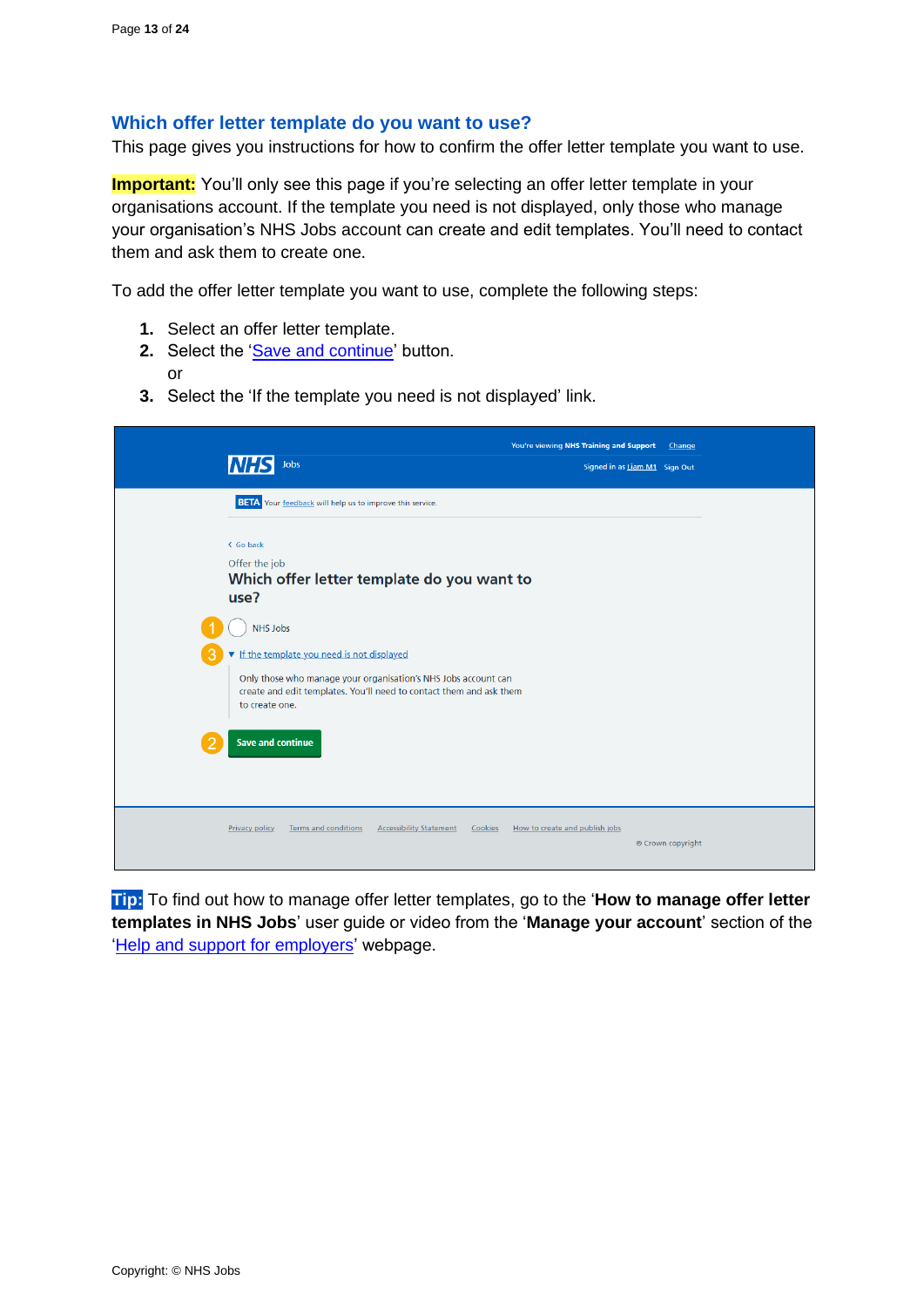# <span id="page-13-0"></span>**Add an offer letter**

This page gives you instructions for how to add an offer letter.

**Important:** You'll only see this page if you're uploading an offer letter. The file must not exceed 1MB in file size and be a DOC, DOCX or PDF.

To add an offer letter, complete the following steps:

- **1.** Select the 'Choose file' button.
- **2.** Select the 'Upload' button.
- **3.** Select the ['Save and continue'](#page-14-0) button.

| <b>NHS</b><br>Jobs                                                                     | You're viewing NHS Training and Support<br>Change<br>Signed in as Liam M1 Sign Out |
|----------------------------------------------------------------------------------------|------------------------------------------------------------------------------------|
| <b>BETA</b> Your feedback will help us to improve this service.                        |                                                                                    |
| < Go back<br>Offer the job<br>Add an offer letter                                      |                                                                                    |
| The file you choose must:<br>• not exceed 1MB in file size<br>• be a DOC, DOCX or PDF  |                                                                                    |
| Upload a file<br>Choose File No file chosen<br><b>Upload</b>                           |                                                                                    |
| <b>Save and continue</b><br>3                                                          |                                                                                    |
| <b>Terms and conditions</b><br><b>Accessibility Statement</b><br><b>Privacy policy</b> | How to create and publish jobs<br>Cookies<br>© Crown copyright                     |

**Tip:** To choose a file, you'll need to know where this is located.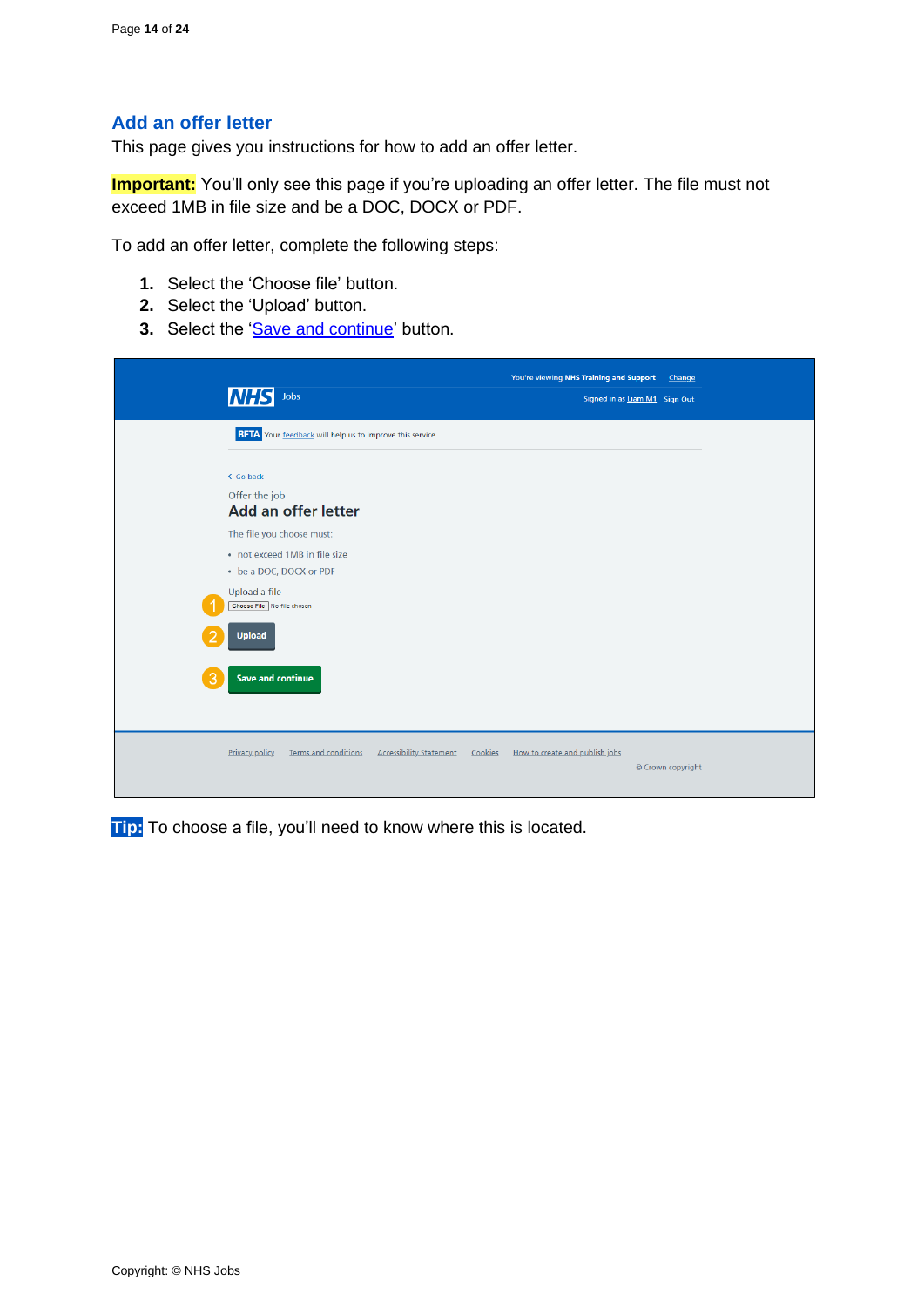or

# <span id="page-14-0"></span>**Select supporting documents (optional)**

This page gives you instructions for how to select the supporting documents.

**Important:** In this example, the 'NHS Jobs Organisation Chart' supporting document is available to select in your organisations account. If the document you need is not displayed, only those who manage your organisation's NHS Jobs account can add documents. You'll need to contact them and ask them to add one.

To select the supporting documents, complete the following steps:

- **1.** Select a 'Document name link' to view the document (optional).
- **2.** Select a supporting document (optional).
- **3.** Select the ['Save and continue'](#page-15-0) button.
- **4.** Select the 'If the document you need is not displayed' link.

| Jobs                                                                                                                                                                                                   | You're viewing NHS Training and Support<br>Change<br>Signed in as Liam M1 Sign Out |
|--------------------------------------------------------------------------------------------------------------------------------------------------------------------------------------------------------|------------------------------------------------------------------------------------|
| <b>BETA</b> Your feedback will help us to improve this service.                                                                                                                                        |                                                                                    |
| < Go back<br>Offer the job<br><b>Select supporting documents (optional)</b>                                                                                                                            |                                                                                    |
| Select which documents to send with the offer. The applicant will be able<br>to download them alongside the offer letter.<br>NHS Jobs Organisation Chart<br>Download document (DOCX, 516 KB)           |                                                                                    |
| If the document you need is not displayed<br>Only the person who manages your organisation's NHS Jobs account<br>can add supporting documents. You'll need to contact them and ask<br>them to add one. |                                                                                    |
| <b>Save and continue</b><br>3                                                                                                                                                                          |                                                                                    |
| <b>Terms and conditions</b><br><b>Accessibility Statement</b><br><b>Privacy policy</b><br>Cookies                                                                                                      | How to create and publish jobs<br>© Crown copyright                                |

**Tip:** The applicant will be able to download the document alongside the offer letter.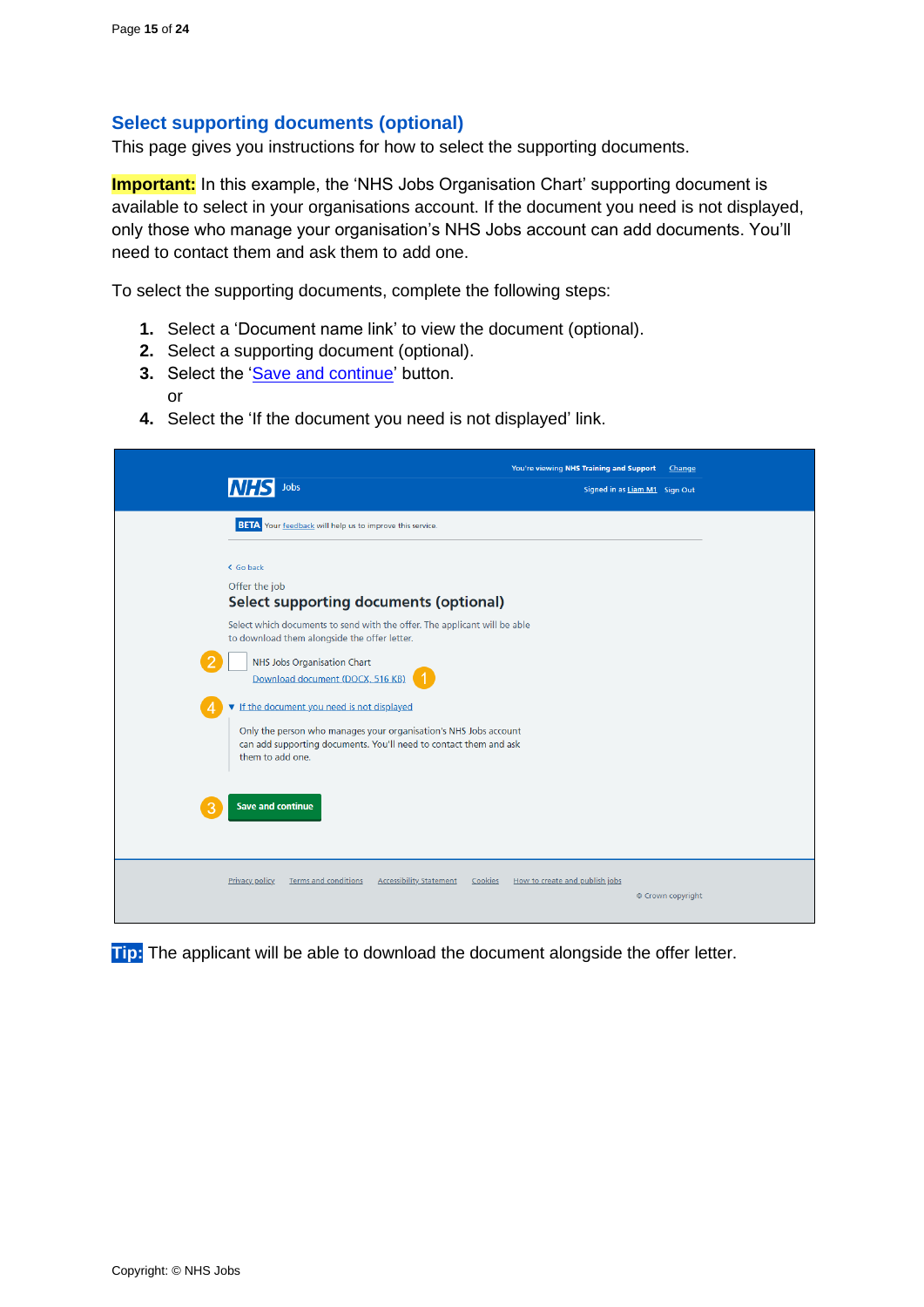# <span id="page-15-0"></span>**Check the details of the offer**

This page gives you instructions for how to check the details of the offer.

To check, change and confirm the details of the offer, complete the following steps:

- **1.** Select a 'Change' link (optional).
- **2.** Select the ['Continue'](#page-16-0) button.

|                                                                         | You're viewing NHS Training and Support                                             | Change                        |
|-------------------------------------------------------------------------|-------------------------------------------------------------------------------------|-------------------------------|
| Jobs                                                                    |                                                                                     | Signed in as Liam M1 Sign Out |
| <b>BETA</b> Your feedback will help us to improve this service.         |                                                                                     |                               |
| < Go back<br>Offer the job<br>Check the details of the offer            |                                                                                     |                               |
| <b>Applicant name</b>                                                   | Liam MA                                                                             | <b>Change</b>                 |
| Telephone number                                                        |                                                                                     |                               |
| Job title                                                               | Training administrator                                                              |                               |
| <b>Job location</b>                                                     | Nhs Property Services Ltd<br>Goldcrest Way<br>Newcastle Upon Tyne<br><b>NE158NY</b> | Change                        |
| <b>Contract type</b>                                                    | Permanent                                                                           | Change                        |
| <b>Working pattern</b>                                                  | <b>Full-time</b>                                                                    | Change                        |
| Number of hours or sessions a<br>week                                   | 37.5 Hours a week                                                                   | Change                        |
| Pay Scheme                                                              | Agenda for Change                                                                   |                               |
| <b>Band</b>                                                             | Band 3                                                                              |                               |
| Pay                                                                     | £20,330 - £21,777 a year                                                            | Change                        |
| Send offer                                                              | Use a template in the NHS Jobs online service                                       | Change                        |
| Offer letter template                                                   | NHS Jobs                                                                            | Change                        |
| <b>Supporting documents</b>                                             | NHS Jobs Organisation Chart                                                         | Change                        |
| Contact                                                                 | Joe Bloggs<br>joe.bloggs@nhs.net                                                    | Change                        |
| <b>Continue</b><br><b>Privacy policy</b><br><b>Terms and conditions</b> | How to create and publish jobs<br><b>Accessibility Statement</b><br>Cookies         | © Crown copyright             |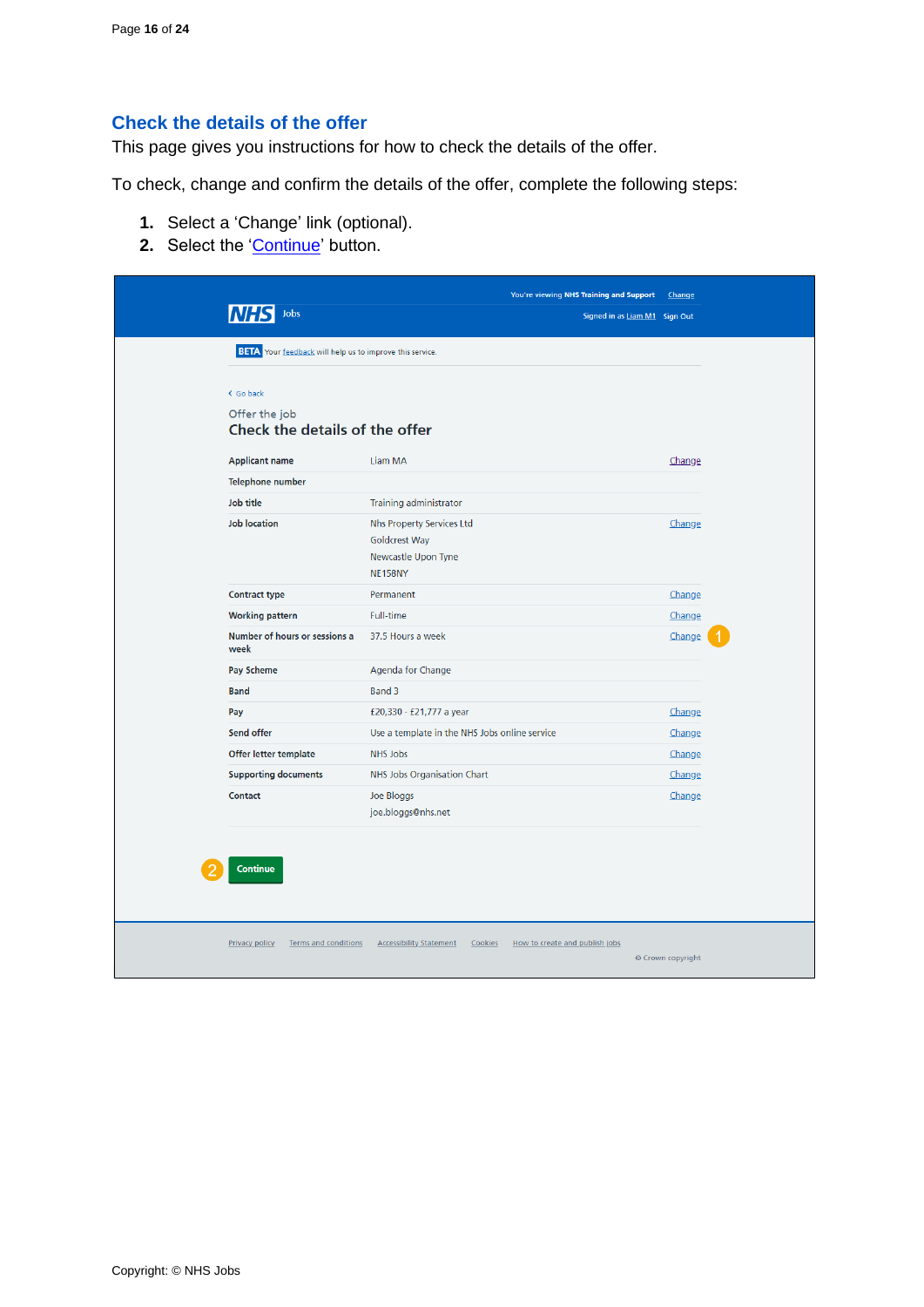# <span id="page-16-0"></span>**Email your job offer to the applicant**

This page gives you instructions for how to email your job offer to the applicant.

**Important:** Once the applicant receives this email, they will follow the link, sign into their NHS Jobs account, and then read and e-sign their documents.

To email your job offer to the applicant, complete the following steps:

- **1.** Select the 'preview the offer letter' link.
- **2.** Select the 'download the offer letter' link.
- **3.** Select the ['Send offer to applicant'](#page-17-0) button.

|                                                                                                                                                                                            | You're viewing NHS Training and Support Change      |
|--------------------------------------------------------------------------------------------------------------------------------------------------------------------------------------------|-----------------------------------------------------|
| Jobs                                                                                                                                                                                       | Signed in as Liam M1 Sign Out                       |
| <b>BETA</b> Your feedback will help us to improve this service.                                                                                                                            |                                                     |
| < Go back                                                                                                                                                                                  |                                                     |
| Offer the job<br>Email your job offer to Liam MA                                                                                                                                           |                                                     |
| You'll send an automated email offering the job:                                                                                                                                           |                                                     |
| Dear Liam MA                                                                                                                                                                               |                                                     |
| We're pleased to confirm our conditional offer for the Training and<br>Support Officer job here at NHS Training and Support. You'll find<br>details of the offer in your NHS Jobs account. |                                                     |
| We recommend that you do not give notice on your current job<br>until we're satisfied with your pre-employment checks.                                                                     |                                                     |
| What happens next<br>You'll give us referees who can cover your previous employment,<br>education or training history.                                                                     |                                                     |
| You'll do this by signing in to your NHS Jobs account:                                                                                                                                     |                                                     |
| sign-in                                                                                                                                                                                    |                                                     |
| If you've got any questions<br>You can contact:<br>Joe Bloggs<br>joebloggs@nhs.net<br>Regards,<br><b>NHS Training and Support</b>                                                          |                                                     |
|                                                                                                                                                                                            |                                                     |
| What happens next<br>The applicant will follow the link in this email, sign in to their NHS Jobs<br>account, and then read and e-sign their documents.                                     |                                                     |
| You can also:<br>preview the offer letter (PDF, 4 KB) or<br>download the offer letter (PDF, 4 KB)                                                                                          |                                                     |
| Send offer to applicant                                                                                                                                                                    |                                                     |
|                                                                                                                                                                                            |                                                     |
| Privacy policy<br>Terms and conditions  Accessibility Statement  Cookies                                                                                                                   | How to create and publish jobs<br>© Crown copyright |

**Tip:** The offer letter document is previewed and downloaded in a portable document format (PDF).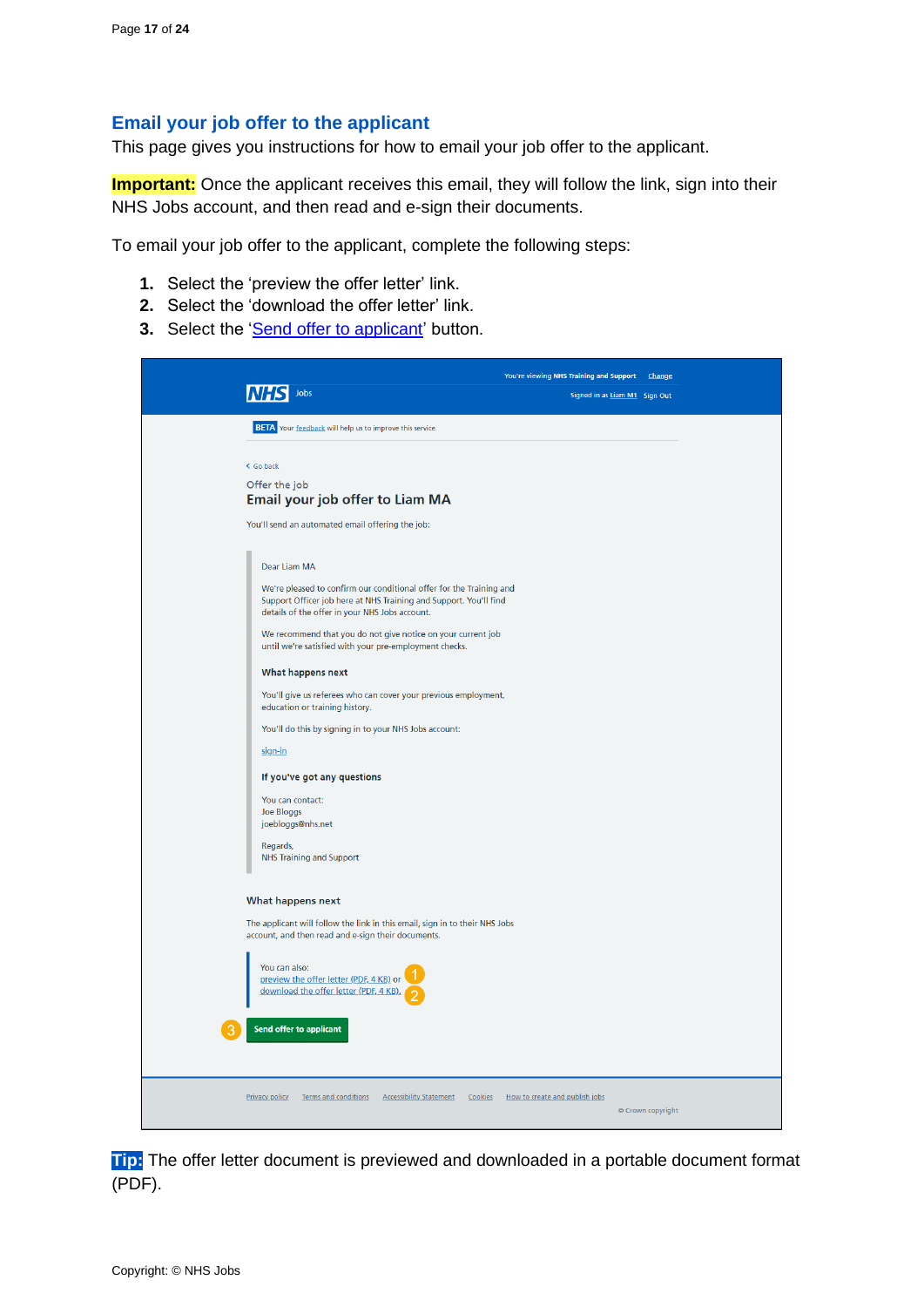## <span id="page-17-0"></span>**Job offer sent to the applicant**

This page shows confirmation the job offer is sent to the applicant.

**Important:** The applicant should read and respond to your email.

To view the applicants offered the job, complete the following step:

1. Select the ['View the applicants offered the job'](#page-18-0) button.

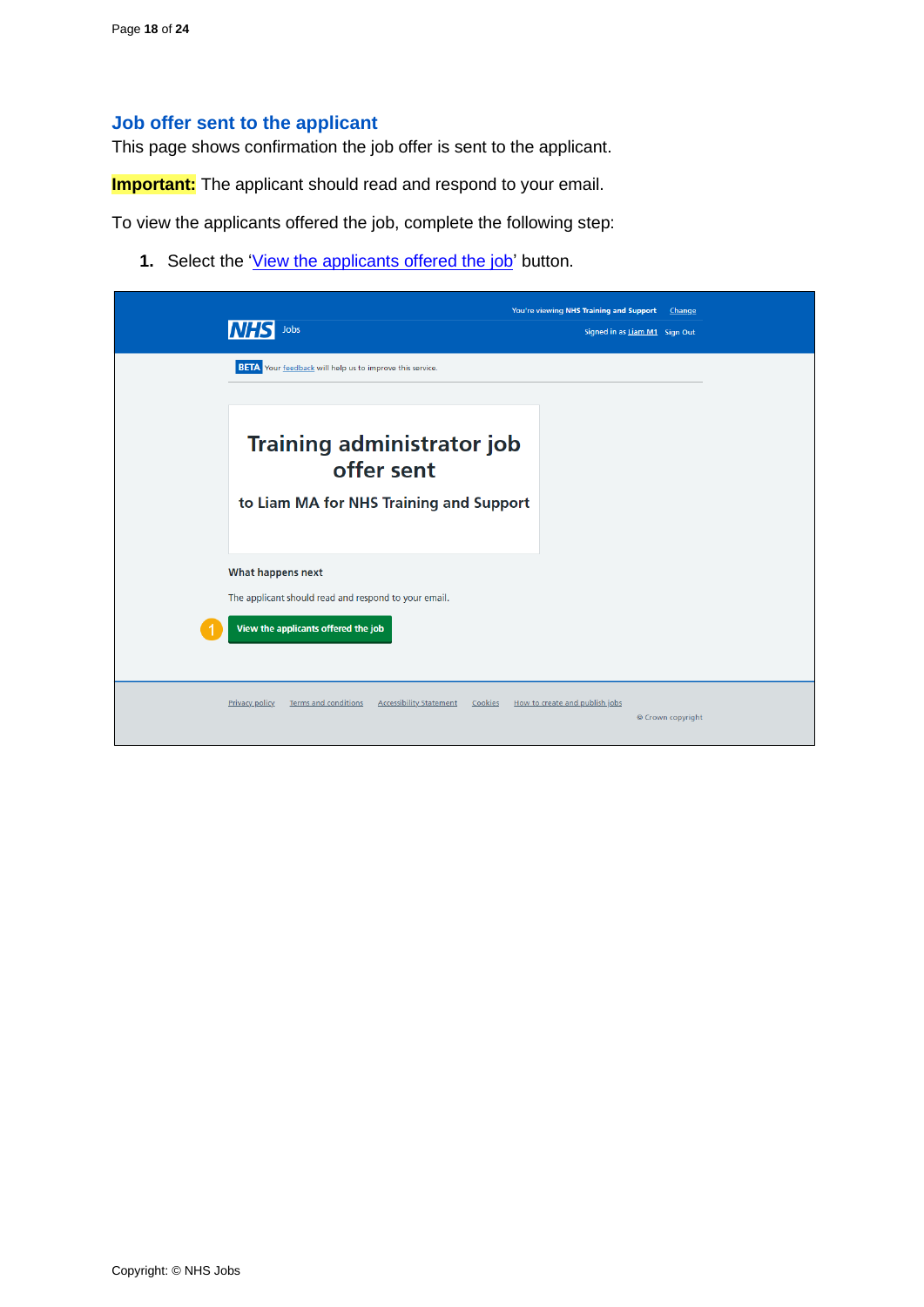# <span id="page-18-0"></span>**Applicants you've offered the job to**

This page gives you instructions for how to view the applicants you've offered the job to.

**Important:** In this example, you have sent offers to all available applicants. There are no other applicants you can offer the job to.

To do a task, complete the following steps:

- **1.** Select the 'Respond for the applicant' button (optional).
- **2.** Select the 'Return to dashboard' button.

| Jobs                                                                        |                                                                                                           | You're viewing NHS Training and Support<br>Change<br>Signed in as Liam M1 Sign Out |  |
|-----------------------------------------------------------------------------|-----------------------------------------------------------------------------------------------------------|------------------------------------------------------------------------------------|--|
|                                                                             | <b>BETA</b> Your feedback will help us to improve this service.                                           |                                                                                    |  |
| < Go back<br>Training administrator<br>Applicants you've offered the job to |                                                                                                           |                                                                                    |  |
| List of applicants under offer<br><b>Applicant</b>                          | <b>Status</b>                                                                                             | What needs doing next                                                              |  |
| Liam MA<br>AR-220317-00003                                                  | <b>OFFER SENT</b>                                                                                         | Respond for the applicant                                                          |  |
| <b>Return to dashboard</b>                                                  | You have sent offers to all available applicants. There are no other applicants you can offer the job to. |                                                                                    |  |
| <b>Terms and conditions</b><br><b>Privacy policy</b>                        | <b>Accessibility Statement</b>                                                                            | Cookies<br>How to create and publish jobs<br>© Crown copyright                     |  |

**Tip:** To find out how to manage a job offer, go to the '**How to manage a job offer in NHS Jobs**' user guide or video from the '**Make a job offer**' section of the ['Help and support for](https://www.nhsbsa.nhs.uk/new-nhs-jobs-service/help-and-support-employers)  [employers'](https://www.nhsbsa.nhs.uk/new-nhs-jobs-service/help-and-support-employers) webpage.

You've offered the job to an applicant and reached the end of this user guide.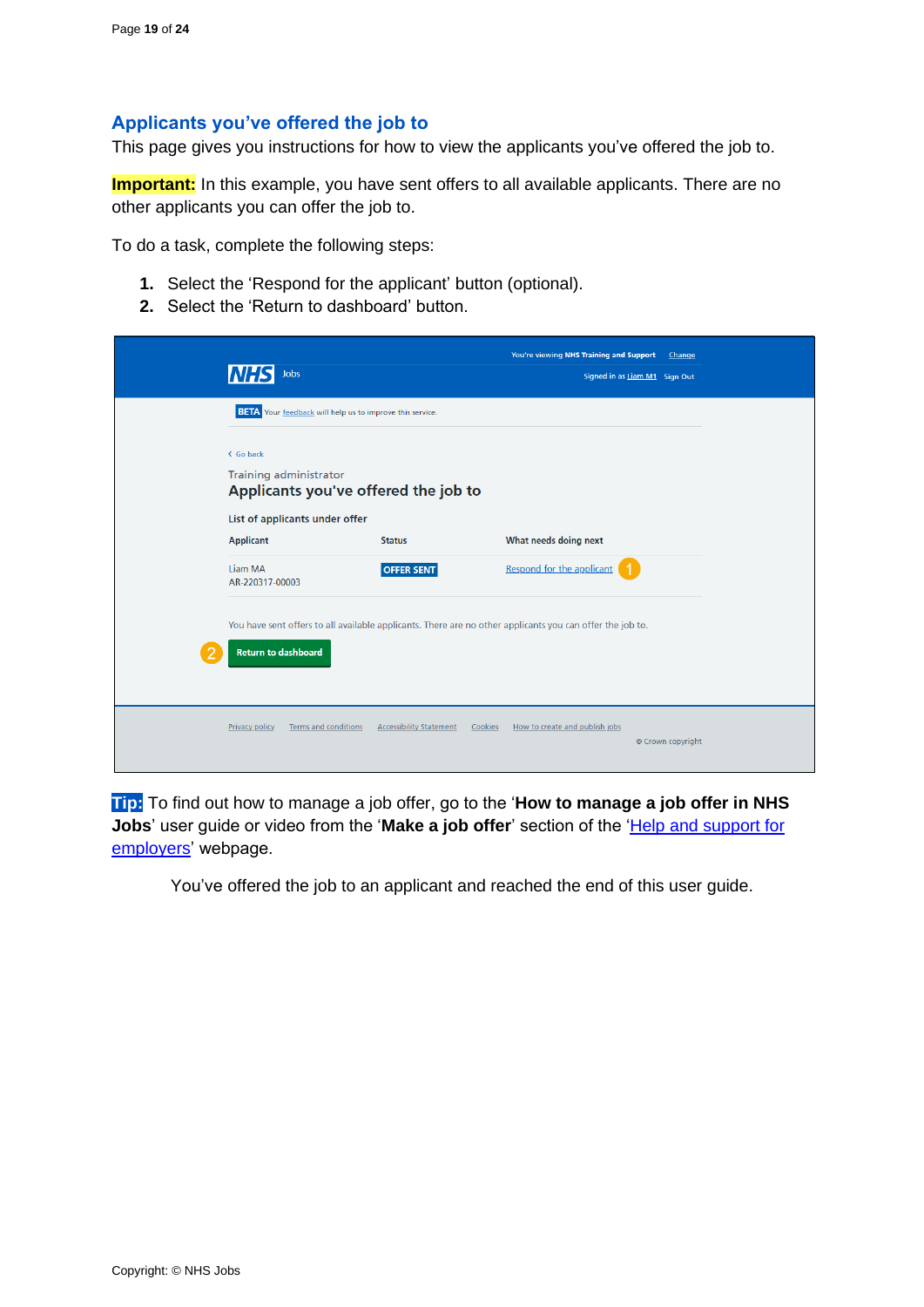## <span id="page-19-0"></span>**Are you sure you want to reject all applicants?**

This page gives you instructions for how to confirm if you're sure you want to reject all applicants.

**Important:** You'll only see this page if you're not offering the job to any applicants. You should contact applicants offline first to tell them they have been unsuccessful and give them feedback.

To confirm if you're sure you want to reject all applicants, complete the following steps:

- **1.** Select an answer:
	- ['Yes, reject all applicants'](#page-20-0)
	- ['No, return to review applicants'](#page-4-0)
- **2.** Select the 'Continue' button.



**Tip:** Once you reject the applicants you will not be able to return and offer them the job. You'll send them an automated email letting them know they have been unsuccessful.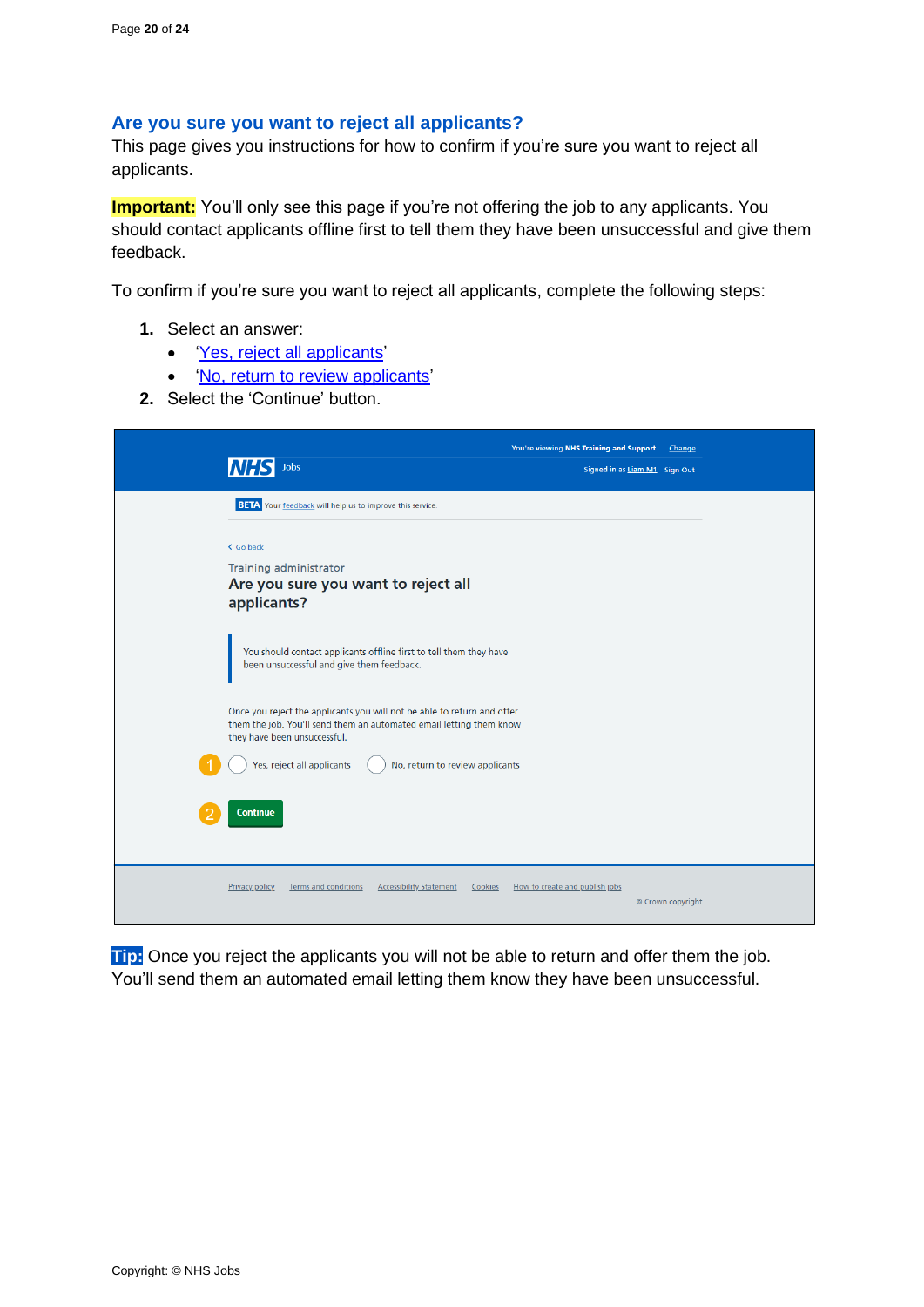# <span id="page-20-0"></span>**Do you want to provide an email address for unsuccessful applicants to get feedback?**

This page gives you instructions for how to confirm if you want to provide an email address for unsuccessful applicants to get feedback.

**Important:** Unsuccessful applicants may want to contact you to get feedback about their interview.

To confirm if you want to provide an email address for unsuccessful applicants to get feedback, complete the following steps:

- **1.** Select an answer:
	- ['Yes'](#page-21-0)
	- ['No'](#page-22-0)
- **2.** Select the 'Continue' button.

| Jobs                                                                                                                           | You're viewing NHS Training and Support<br>Change<br>Signed in as Liam M1 Sign Out |
|--------------------------------------------------------------------------------------------------------------------------------|------------------------------------------------------------------------------------|
| <b>BETA</b> Your feedback will help us to improve this service.                                                                |                                                                                    |
| < Go back<br>Training administrator<br>Do you want to provide an email address<br>for unsuccessful applicants to get feedback? |                                                                                    |
| Unsuccessful applicants may want to contact you to get feedback about<br>their interview.                                      |                                                                                    |
| <b>No</b><br>Yes                                                                                                               |                                                                                    |
| <b>Continue</b>                                                                                                                |                                                                                    |
| <b>Terms and conditions</b><br><b>Accessibility Statement</b><br><b>Privacy policy</b><br>Cookies                              | How to create and publish jobs<br>© Crown copyright                                |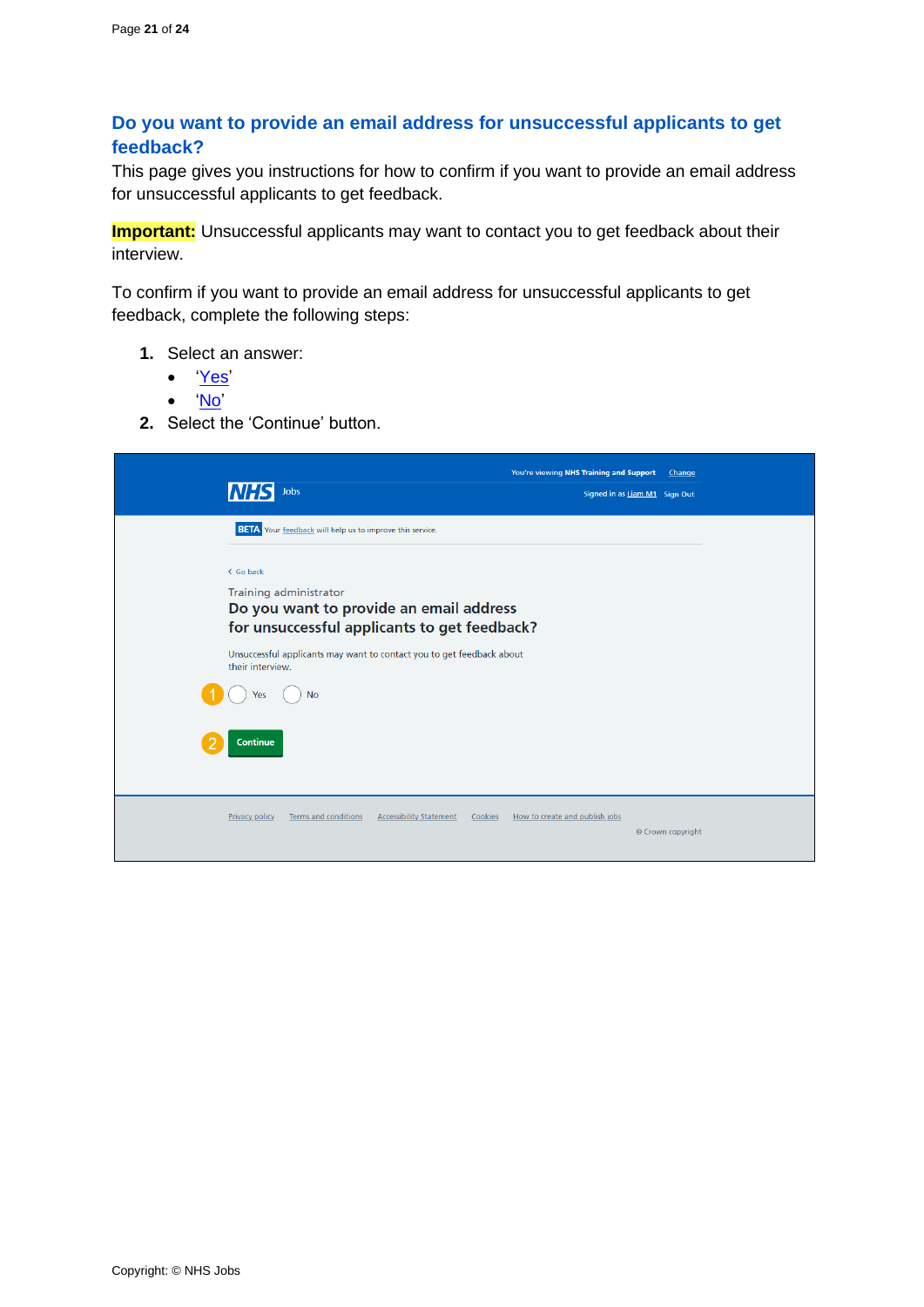# <span id="page-21-0"></span>**Give an email address for applicant feedback**

This page gives you instructions for how to give an email address for applicant feedback.

**Important:** You'll only see this page if you're adding an email address for applicant feedback. This will be included in the email that will be sent to unsuccessful applicants.

To give an email address for applicant feedback, complete the following steps:

- **1.** In the **Email address** box, enter the details.
- 2. Select the ['Continue'](#page-22-0) button.

| <b>NHS</b><br>Jobs                                                                                | You're viewing NHS Training and Support<br>Signed in as Liam M1 Sign Out | Change            |
|---------------------------------------------------------------------------------------------------|--------------------------------------------------------------------------|-------------------|
| <b>BETA</b> Your feedback will help us to improve this service.                                   |                                                                          |                   |
| < Go back<br>Training administrator<br>Give an email address for applicant<br>feedback            |                                                                          |                   |
| This will be included in the email that will be sent to unsuccessful<br>applicants.               |                                                                          |                   |
| Continue                                                                                          |                                                                          |                   |
| <b>Terms and conditions</b><br><b>Accessibility Statement</b><br>Cookies<br><b>Privacy policy</b> | How to create and publish jobs                                           | © Crown copyright |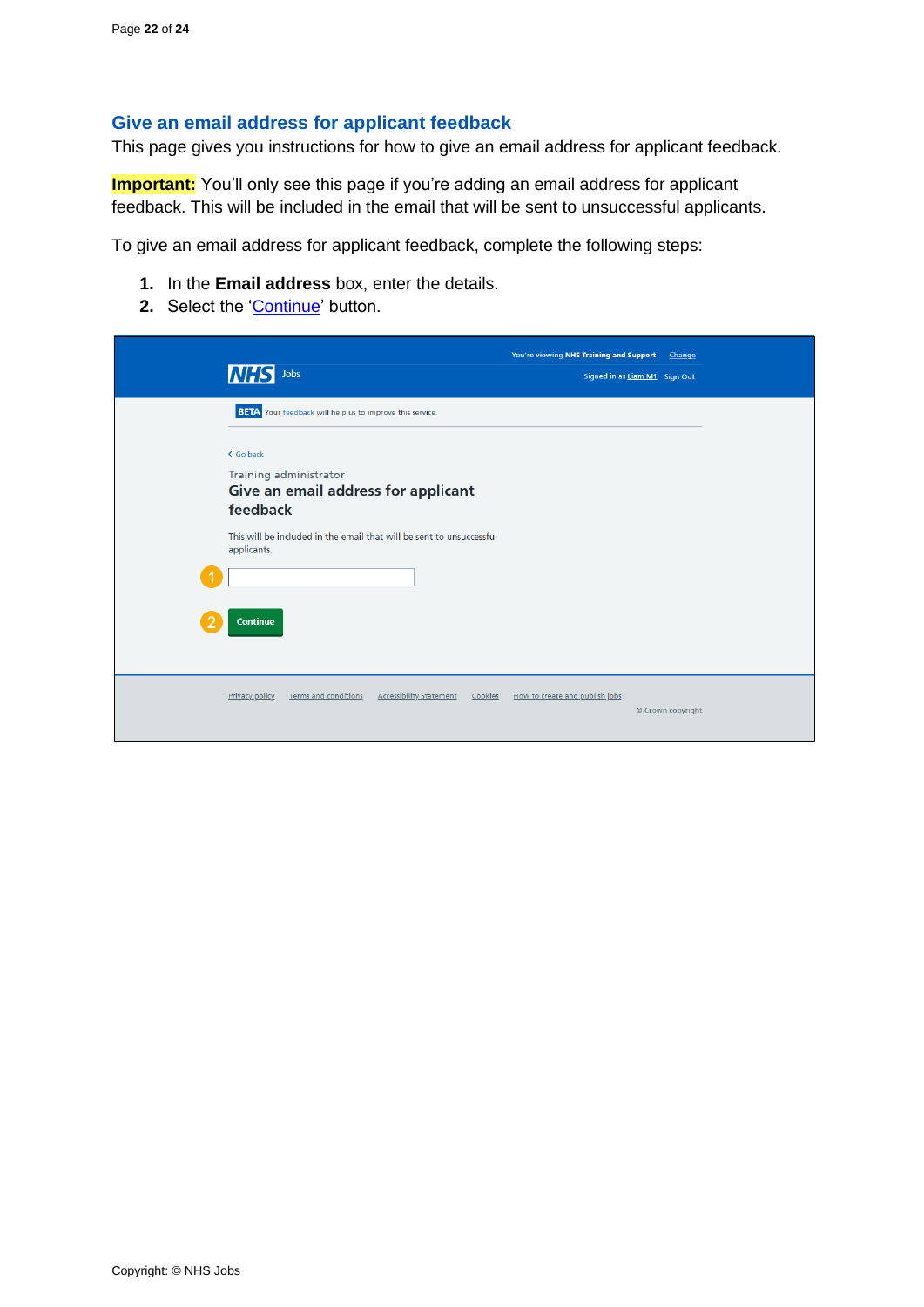# <span id="page-22-0"></span>**Send email to unsuccessful applicants**

This page gives you instructions for how to send an email to unsuccessful applicants.

**Important:** You'll only see this page if you're sending an email to unsuccessful applicants. If you have not contacted any applicants offline to let them know they have been unsuccessful you should do that first.

To send an email to unsuccessful applicants, complete the following step:

1. Select the ['Send rejection'](#page-23-0) button.

| Jobs<br>Signed in as Liam M1 Sign Out<br><b>BETA</b> Your feedback will help us to improve this service.<br>< Go back<br>Training administrator<br>Send email to unsuccessful applicants<br>If you have not yet contacted them offline to let them know they have<br>been unsuccessful you should do that first.<br>Dear [applicant full name],<br>Thank you for taking the time to interview for the Training<br>administrator job at NHS Training and Support.<br>On this occasion, you've been unsuccessful. The employer will not be<br>continuing with your application.<br>If the employer has not provided you with feedback yet, you can<br>contact joe.bloggs@nhs.net.<br>We wish you well in your job search.<br>Kind regards,<br>The NHS Jobs Team |                                                                                                   | You're viewing NHS Training and Support | Change            |
|---------------------------------------------------------------------------------------------------------------------------------------------------------------------------------------------------------------------------------------------------------------------------------------------------------------------------------------------------------------------------------------------------------------------------------------------------------------------------------------------------------------------------------------------------------------------------------------------------------------------------------------------------------------------------------------------------------------------------------------------------------------|---------------------------------------------------------------------------------------------------|-----------------------------------------|-------------------|
|                                                                                                                                                                                                                                                                                                                                                                                                                                                                                                                                                                                                                                                                                                                                                               |                                                                                                   |                                         |                   |
|                                                                                                                                                                                                                                                                                                                                                                                                                                                                                                                                                                                                                                                                                                                                                               |                                                                                                   |                                         |                   |
|                                                                                                                                                                                                                                                                                                                                                                                                                                                                                                                                                                                                                                                                                                                                                               |                                                                                                   |                                         |                   |
|                                                                                                                                                                                                                                                                                                                                                                                                                                                                                                                                                                                                                                                                                                                                                               |                                                                                                   |                                         |                   |
|                                                                                                                                                                                                                                                                                                                                                                                                                                                                                                                                                                                                                                                                                                                                                               |                                                                                                   |                                         |                   |
|                                                                                                                                                                                                                                                                                                                                                                                                                                                                                                                                                                                                                                                                                                                                                               |                                                                                                   |                                         |                   |
|                                                                                                                                                                                                                                                                                                                                                                                                                                                                                                                                                                                                                                                                                                                                                               |                                                                                                   |                                         |                   |
|                                                                                                                                                                                                                                                                                                                                                                                                                                                                                                                                                                                                                                                                                                                                                               |                                                                                                   |                                         |                   |
|                                                                                                                                                                                                                                                                                                                                                                                                                                                                                                                                                                                                                                                                                                                                                               |                                                                                                   |                                         |                   |
|                                                                                                                                                                                                                                                                                                                                                                                                                                                                                                                                                                                                                                                                                                                                                               |                                                                                                   |                                         |                   |
|                                                                                                                                                                                                                                                                                                                                                                                                                                                                                                                                                                                                                                                                                                                                                               |                                                                                                   |                                         |                   |
|                                                                                                                                                                                                                                                                                                                                                                                                                                                                                                                                                                                                                                                                                                                                                               |                                                                                                   |                                         |                   |
|                                                                                                                                                                                                                                                                                                                                                                                                                                                                                                                                                                                                                                                                                                                                                               |                                                                                                   |                                         |                   |
|                                                                                                                                                                                                                                                                                                                                                                                                                                                                                                                                                                                                                                                                                                                                                               |                                                                                                   |                                         |                   |
|                                                                                                                                                                                                                                                                                                                                                                                                                                                                                                                                                                                                                                                                                                                                                               |                                                                                                   |                                         |                   |
| <b>Send rejection</b>                                                                                                                                                                                                                                                                                                                                                                                                                                                                                                                                                                                                                                                                                                                                         |                                                                                                   |                                         |                   |
|                                                                                                                                                                                                                                                                                                                                                                                                                                                                                                                                                                                                                                                                                                                                                               | <b>Accessibility Statement</b><br><b>Privacy policy</b><br><b>Terms and conditions</b><br>Cookies | How to create and publish jobs          |                   |
|                                                                                                                                                                                                                                                                                                                                                                                                                                                                                                                                                                                                                                                                                                                                                               |                                                                                                   |                                         | © Crown copyright |